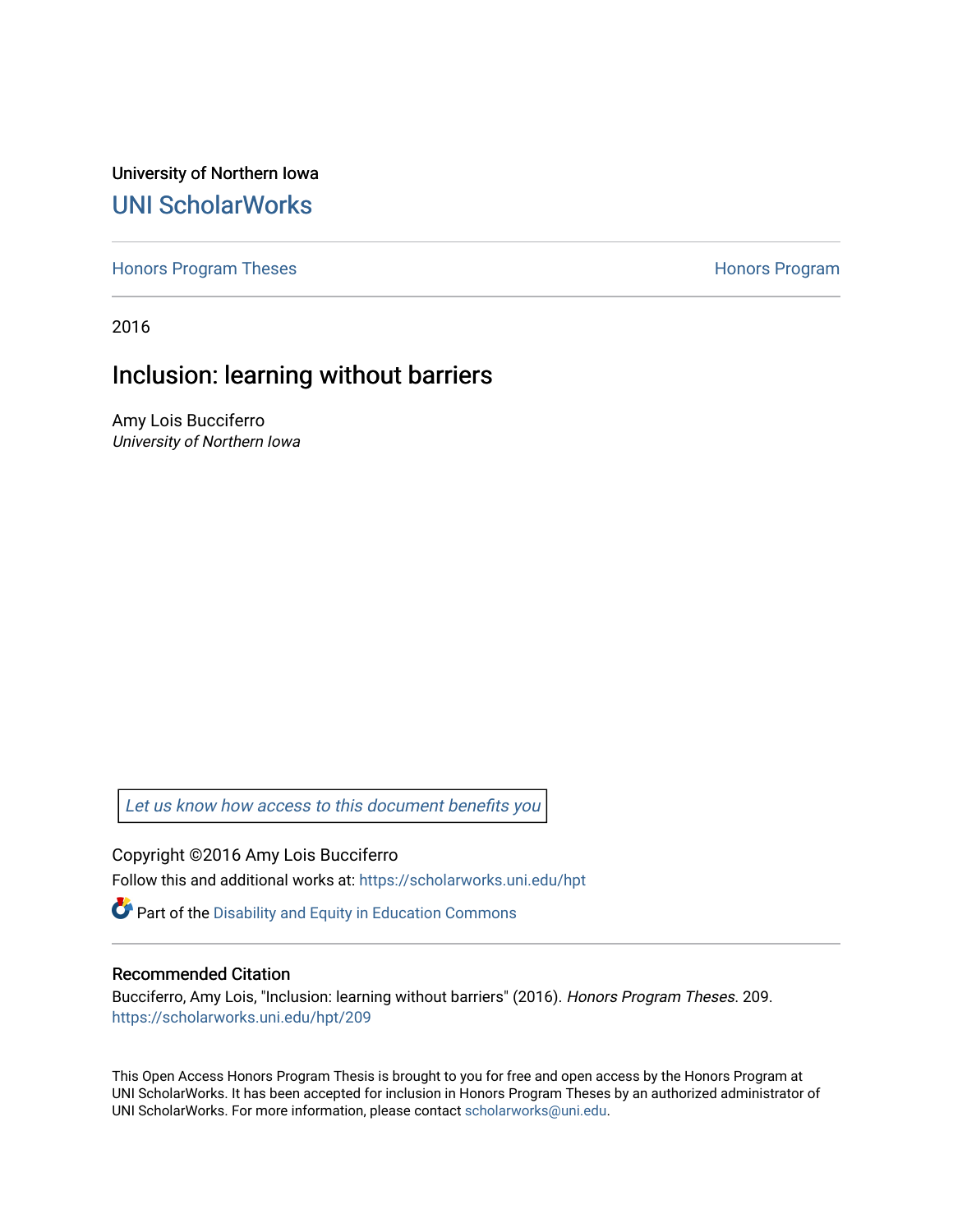# INCLUSION: LEARNING WITHOUT BARRIERS

A Thesis Submitted

In Partial Fulfillment

Of the Requirements for the Designation

University Honors

Amy Lois Bucciferro

University of Northern Iowa

May 2016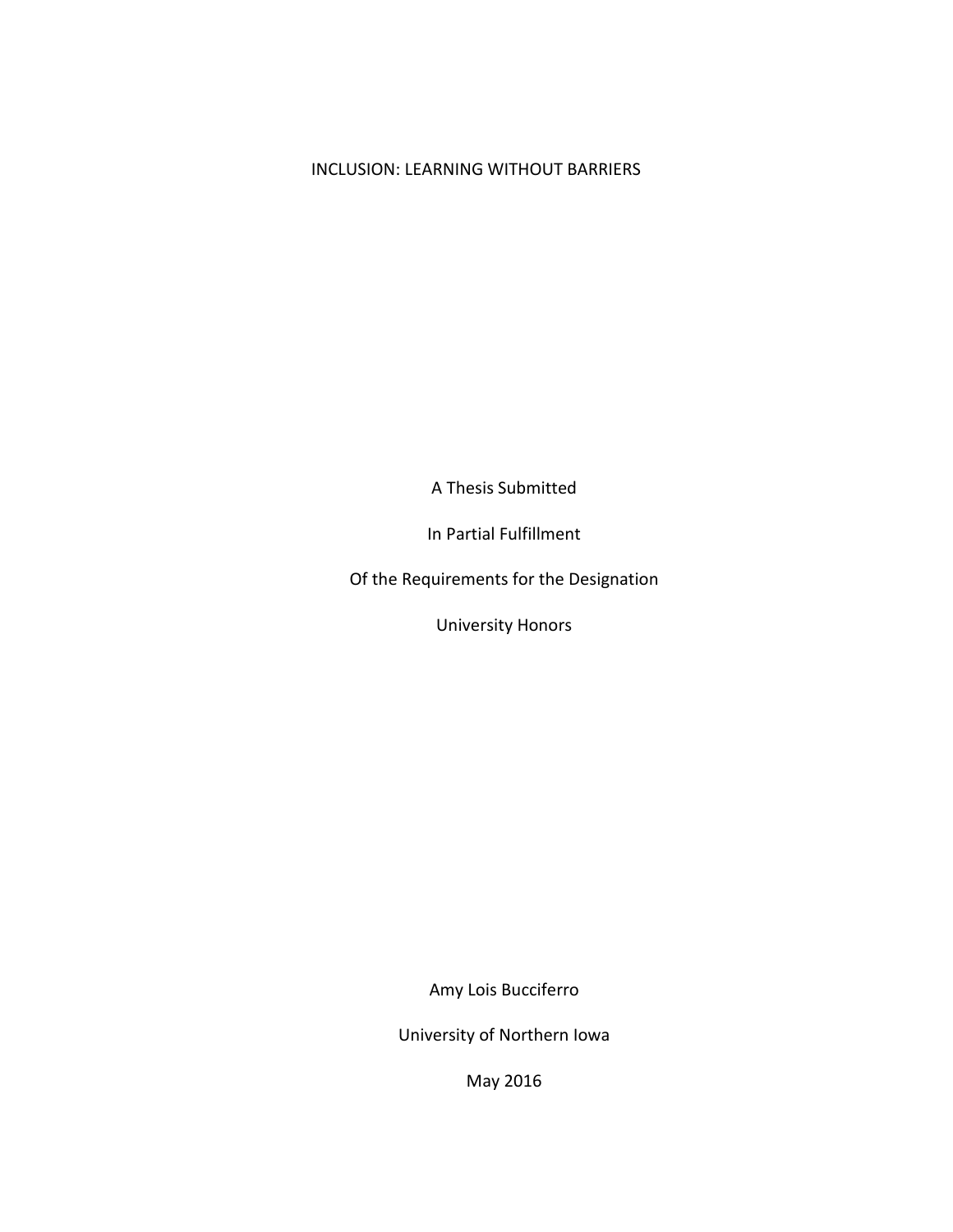This Study by: Amy Bucciferro

Entitled: Inclusion: Learning Without Barriers

Has been approved as meeting the thesis or project requirement for the Designation University Honors.

Date Dr. Jennifer Garrett, Advisor, Communication Sciences & Disorders

\_\_\_\_\_\_\_\_\_ \_\_\_\_\_\_\_\_\_\_\_\_\_\_\_\_\_\_\_\_\_\_\_\_\_\_\_\_\_\_\_\_\_\_\_\_\_\_\_\_\_\_\_\_\_\_\_\_\_\_\_\_\_\_\_\_\_\_\_\_\_\_\_\_

\_\_\_\_\_\_\_\_\_ \_\_\_\_\_\_\_\_\_\_\_\_\_\_\_\_\_\_\_\_\_\_\_\_\_\_\_\_\_\_\_\_\_\_\_\_\_\_\_\_\_\_\_\_\_\_\_\_\_\_\_\_\_\_\_\_\_\_\_\_\_\_\_\_ Date Dr. Jessica Moon, Director, University Honors Program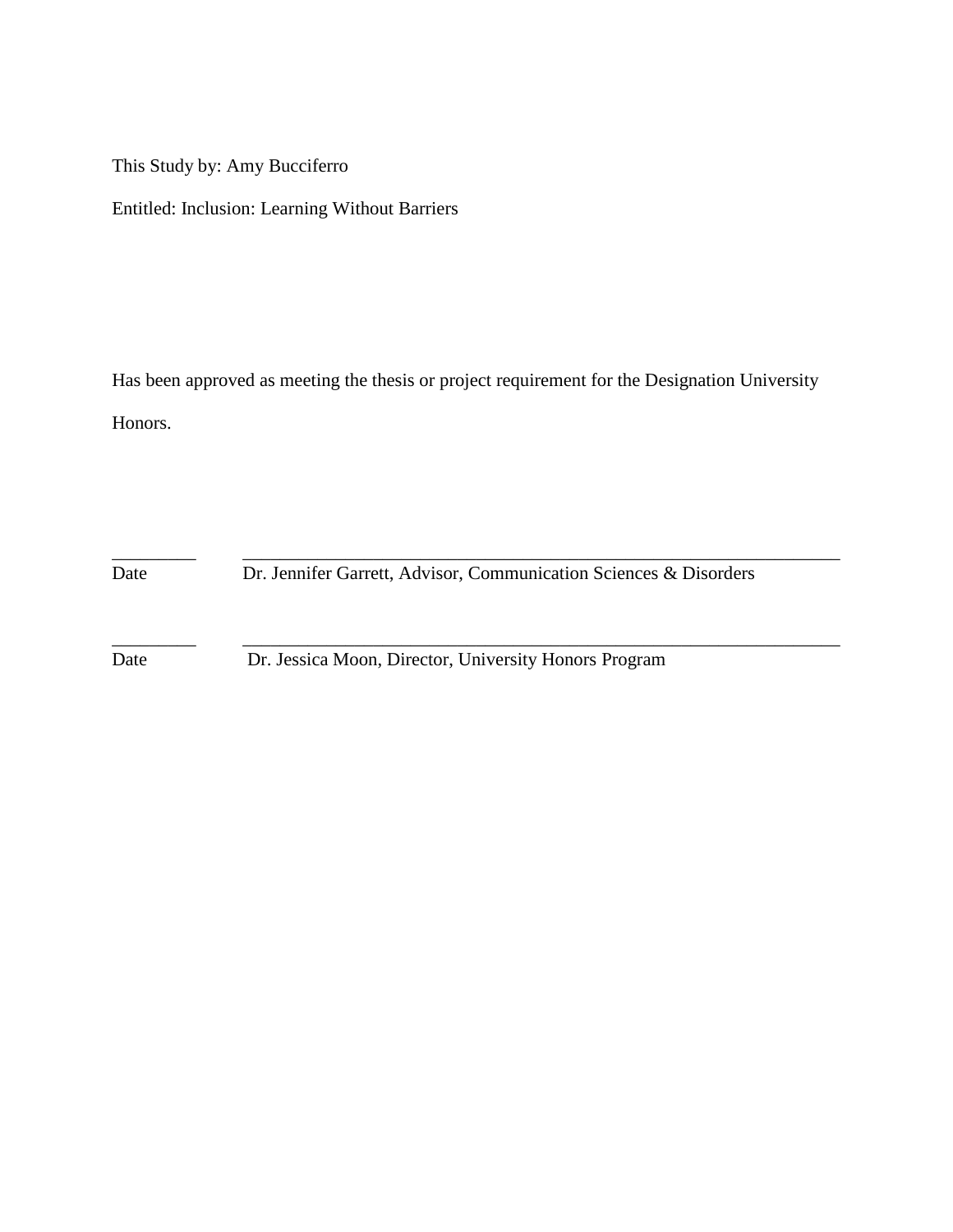| 19 |
|----|
|    |
|    |
|    |
|    |
|    |

# Table of Contents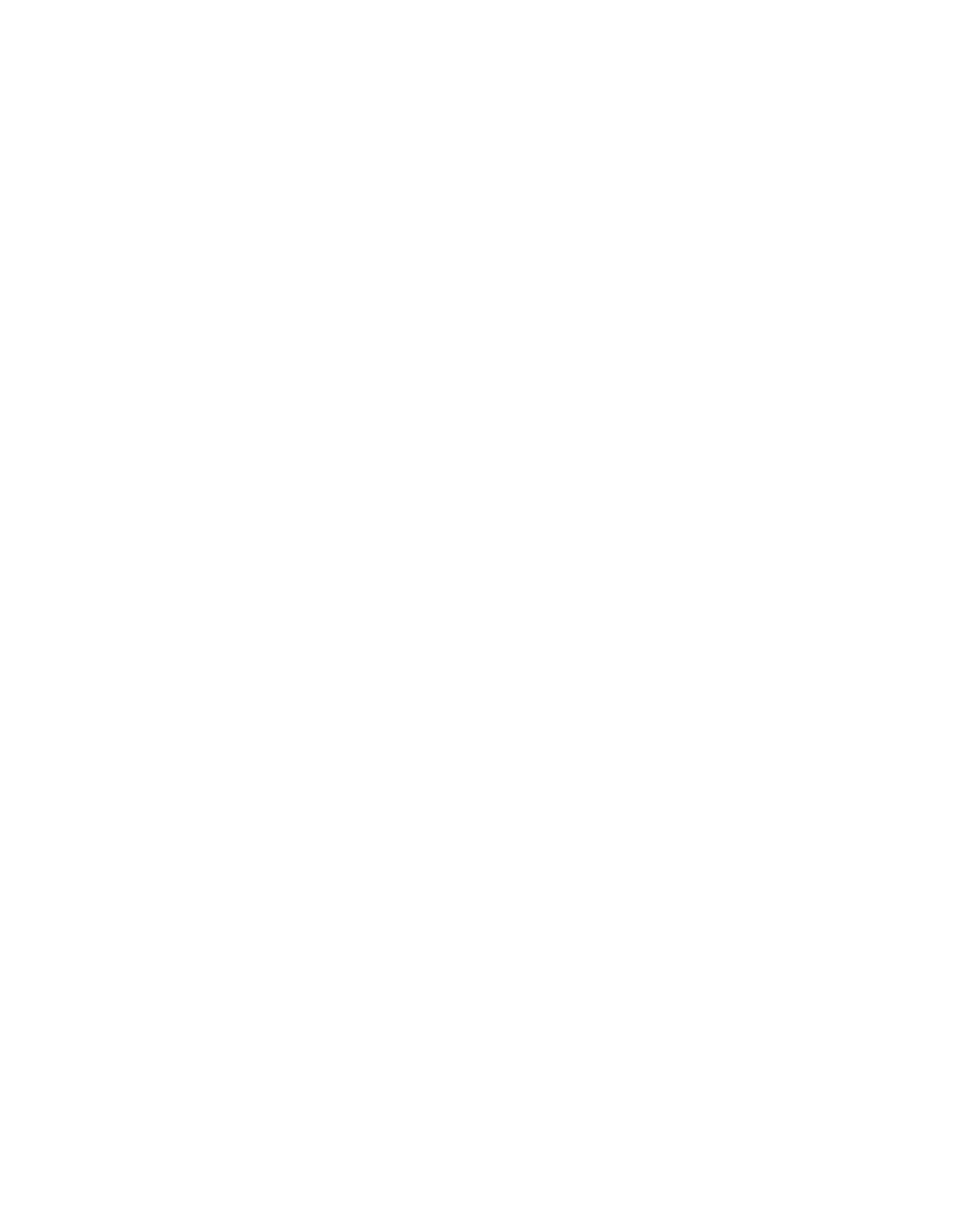#### **Abstract**

This study analyzes the literature that has been written about inclusive education and the effect on students in the classroom and compares the information in the literature to three interviews with mothers who have had experiences with inclusive classrooms. Inclusive education is defined as the concept that students with disabilities, regardless of the nature and extent of their disability, should be educated with age-appropriate peers in regular classrooms (with needed supplementary aids and services) in the neighborhood school (Gartner, 2002). The main focus in this study is to examine how the parents view the learning of their child and how the parents view each type of specific learning environments. The study also focuses on the advantages and disadvantages of the different learning environments the families have experienced.

The significance of the study is to help inform families about the advantages and disadvantages of inclusive education from other parent's perspectives. The study was also made to help schools realize the difference inclusive classrooms can make for their students. Overall, the research found that inclusive settings were the most beneficial to students if the right supports were provided, but due to perceived budget cuts, many schools were not able to provide the support students might need.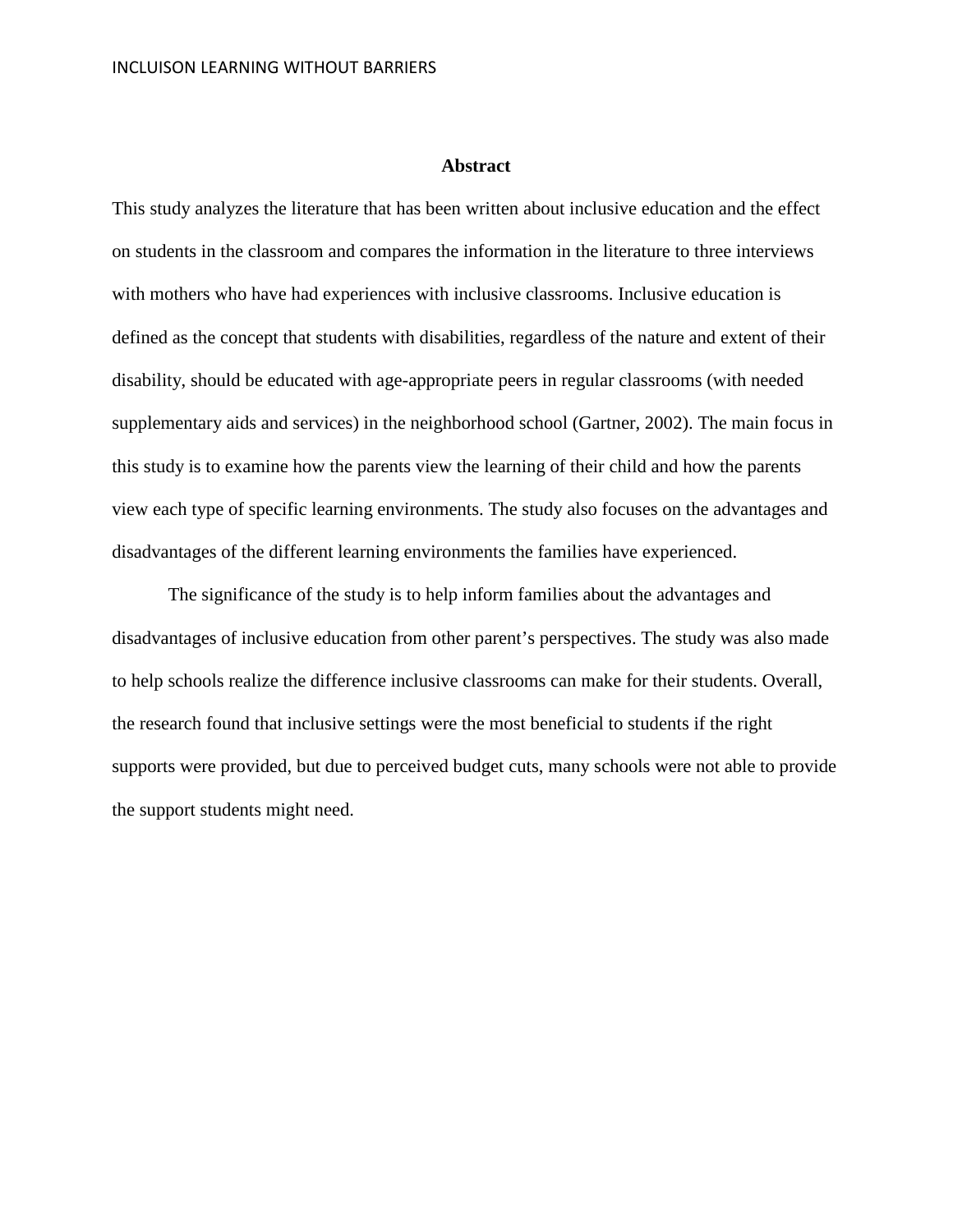## **Introduction**

Previous research has been conducted to see the educational benefits of inclusive schooling based on test scores and teacher recounts, but minimal research has been done on the views parents have concerning inclusive education. The goal of this study is to take information that has already been researched or documented and combine that research with parent interviews about inclusive education. The research questions addressed in the interviews were 'how the parents feel about the level of learning that is accomplished in an inclusive classroom compared to the learning accomplished in a self-contained classroom' and 'which setting their children learned best in and why'. The interviews were then compared to see the benefits to each learning environment.

Inclusive schooling can be beneficial for many students. Every student, with or without a disability, has the right to be a part of a classroom with his or her peers. Everyone desires friendships, relationships, and academic challenges, and children with disabilities need to have these relationships as well as typically developing peers (Causton & Tracy-Bronson, 2014). Inclusion refers to the concept that students with disabilities, regardless of the nature and extent of their disability, should be educated with age-appropriate peers in regular class rooms (with needed supplementary aids and services) in the neighborhood school (Gartner, 2002). Selfcontained classrooms are classrooms that only include students with special needs. The classroom has its own specially trained teacher or teachers who were educated in different ways to teach children with special needs. There are others in the classroom, called aides or paraeducators, who are there to provide assistance to the students. This was thought by educators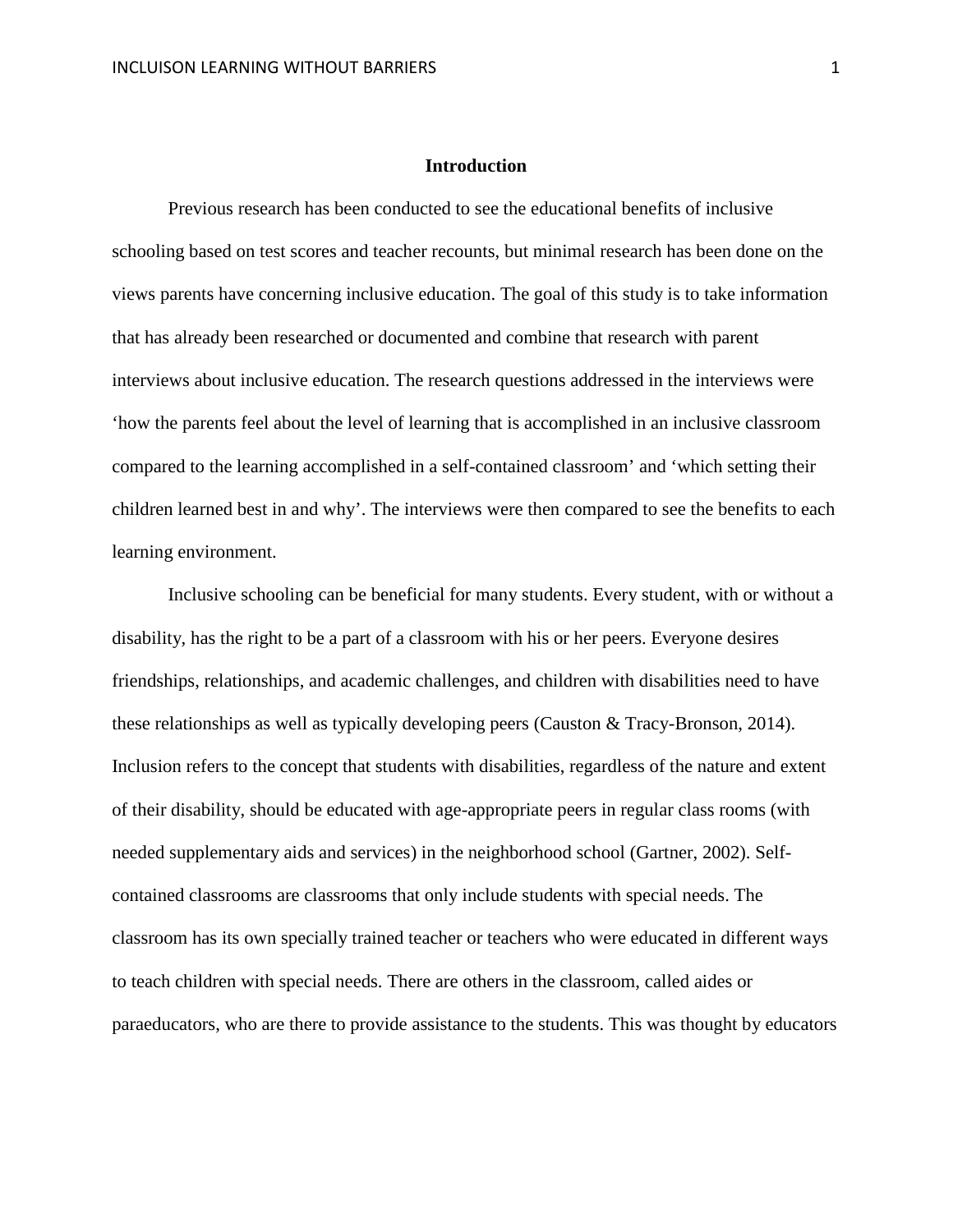to be the best place for students to learn with others of similar cognitive ability, and not necessarily at their age level.

The study was done to help families learn about inclusive education and the benefits of having their child in an inclusive setting. Inclusive classrooms, or even partially inclusive classrooms, are important for the families to know about because it can be the best place for their students to learn. Inclusive schooling is a part of the law and it's a disappointing reality that families may not know about the option of inclusive schooling.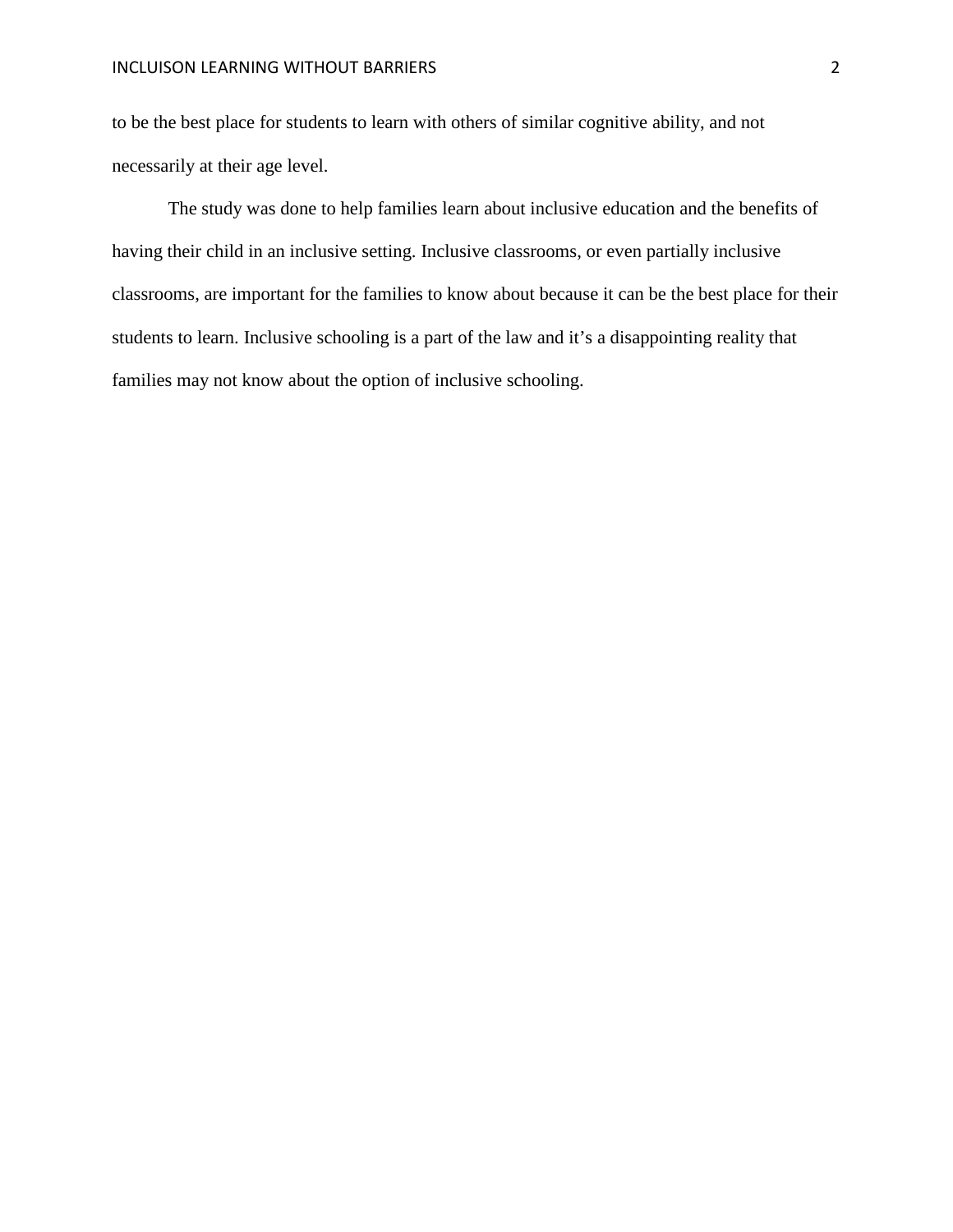# **Literature Review**

# **The Law**

Inclusion became a topic of interest to educators and families after the Education for All Handicapped Children Act (now renamed IDEA- Individuals with Disabilities Education Act) was passed in 1975 (Causton, 2015). IDEA supports free, appropriate public education to all students in the least restrictive environment. For most students, the least restrictive environment is in a classroom with age appropriate peers and learning materials. Some materials and assignments might be modified and there could be extra help in the classroom, but the students are still participating in each activity. IDEA states the following about how inclusion should be used in the schools:

That to the maximum extent appropriate, children with disabilities, including children in public or private institutions or other care facilities, are educated with children who are not disabled, and that special classes, separate schooling, or other removal of children with disabilities from the regular educational environment occurs only when the nature or severity of the disability is such that education in regular classes with the use of supplementary aids and services cannot be achieved satisfactorily. (S. Res. 101-476, 1990)

#### **Teachers:**

The success of inclusion in the classroom is largely dependent on the disposition of the classroom teachers (Segall, 2012). According to Monsen (2014), there are three types of teachers: those willing to try inclusion with appropriate help, those who feel inclusion is detrimental to the students without disabilities, and teachers who do not think they are qualified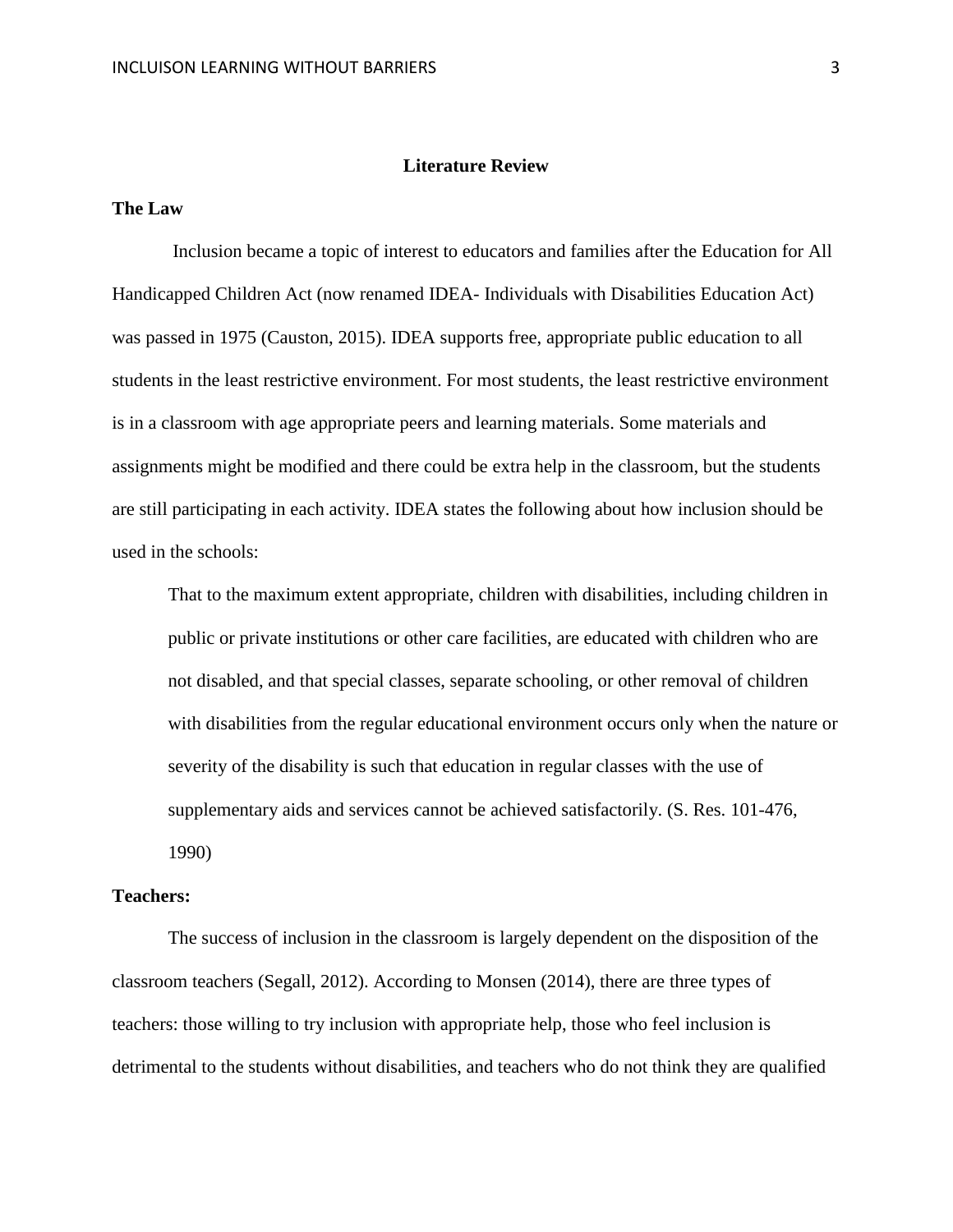#### INCLUISON LEARNING WITHOUT BARRIERS 4

enough to meet the needs of both types of students in one classroom. Even though it is hard to imagine, resistance to inclusive classrooms is a common problem. To help the teachers feel more comfortable in inclusive settings, some schools found that by educating the teachers about the disabilities of their students and by giving their teachers the opportunity to interact alongside students with disabilities, the teachers' worries were put to ease. The teachers then felt like they could be a part of an inclusive school setting because they had seen how to interact with students with disabilities (Segall, 2012).

As teachers become educated about inclusion, they learn how to adapt their teaching styles to include students with all abilities and learn how to collaborate with other professionals to maximize the effectiveness of their lessons. Many conceptions the teachers have of inclusion are different than the reality of what inclusion looks like. Inclusion means that children will go to their neighborhood school, be put in an age appropriate general education classroom, be accepted into the class and school environment, be given help in areas when they need it, and to be taught with appropriate accommodations and collaborative teaching (McLeskey, 2000). Teachers should not have students "dumped" on them or be given students without considering appropriate supports. By learning what inclusion means, teachers become more open to the idea and are willing to give inclusion a chance.

### **Types of Inclusion:**

Inclusion done the right way benefits both the teachers and the students. There are many different types of inclusive settings including students being in a classroom all day without the help of an aide, or in a classroom part of the day with an aide, or to be fully in a special education class or even a different residential school. These are the multiple settings that a child can be in and they are shown on the continuum in figure one that was found on Inclusive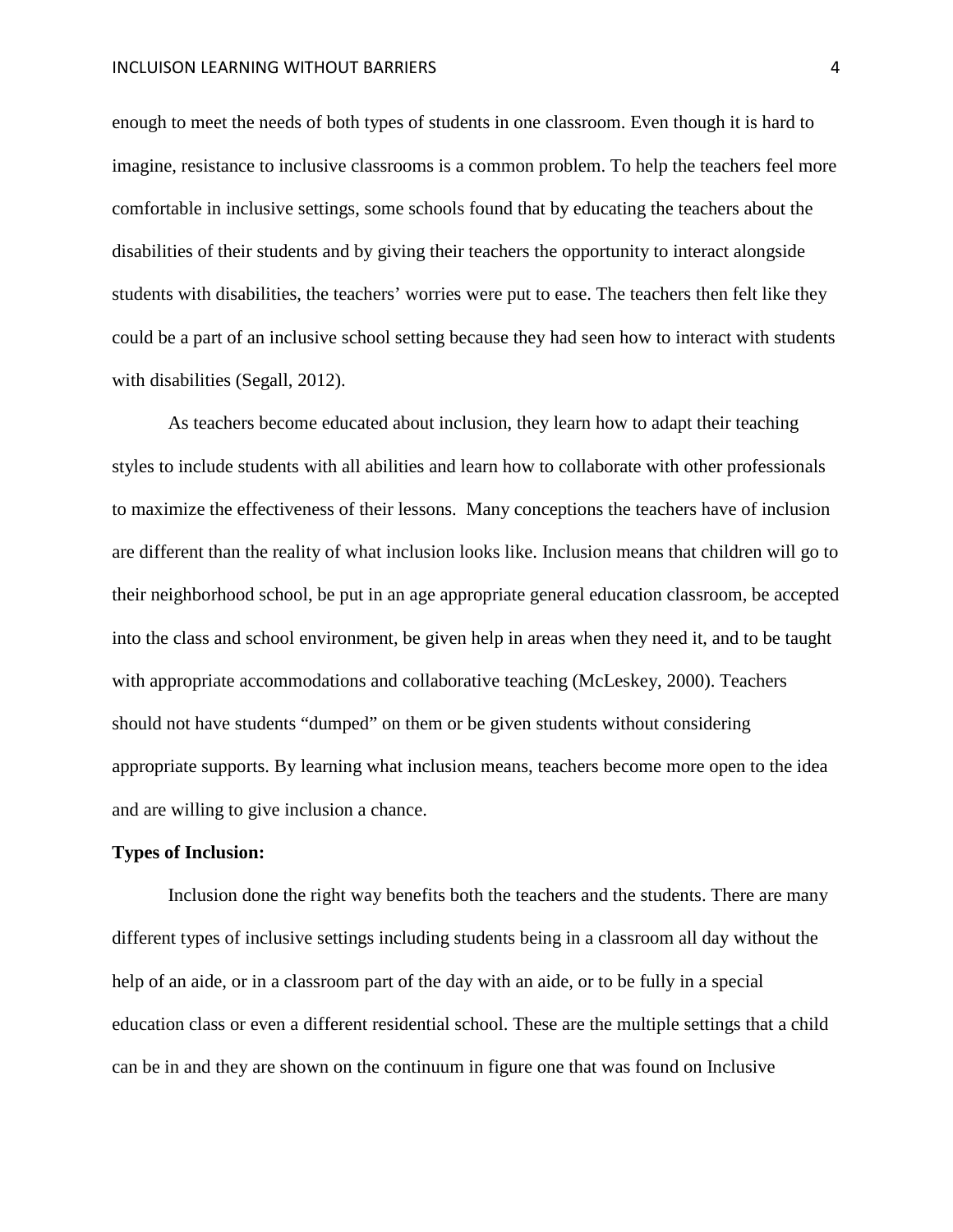Strategies (2010). The continuum shows the least restrictive environment (most inclusive setting) at the top of the triangle and works down to the most restrictive environment.

# **The Placement Continuum**



*Figure 1.* Inclusion continuum- Goes from top to bottom displaying the most inclusive setting to the least inclusive setting (Inclusive Strategies, 2010)

# **Inclusion with other professionals:**

To have a successful inclusive classroom, there are many different professionals that need to work together to create the fully inclusive environment. One of those professionals that will work closely with teachers is a speech-language pathologist. In many general education classrooms, students are pulled out for speech-language therapy with a certified speech-language pathologist. As defined by the IDEA law,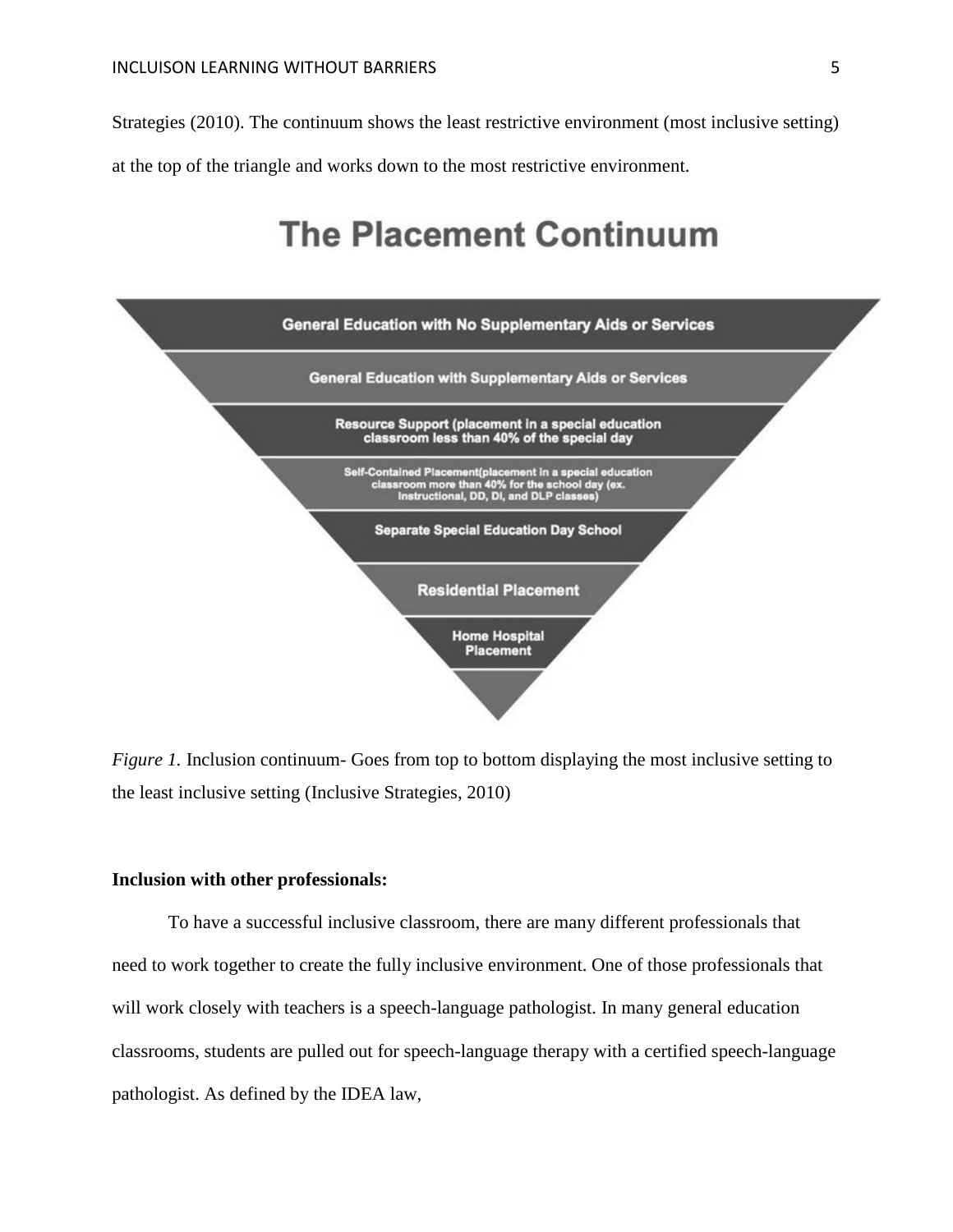Speech-language pathology services includes; (a) identification of children with speech or language impairments; (b) diagnosis and appraisal of specific speech or language impairments; (c) referral for medical or other professional attention necessary for the habilitation of speech and language impairments; provision of speech and language services for the habilitation or prevention of communicative impairments; and, (d) counseling and guidance of parents, children, and teachers regarding speech and language impairments. (S. Res. 300.34, 2004)

Speech-language pathologists (SLP) work with a variety of different abilities and can provide one on one instruction or group work. If a teacher is working in an inclusive classroom, lessons will have to be planned with integrated services from the SLP about the specific therapy techniques that are needed for students in the classroom (Causton & Tracy-Bronson, 2014). These therapy techniques can be used with the whole class and in some cases can benefit multiple students at once. If the SLP helps integrate therapy into every day activities in the classroom, pull out therapy would not be needed and the students can be fully integrated into the class. There are multiple ways that therapy can be integrated into the classroom so that students do not need to leave.

A technique to incorporate SLP goals into everyday lesson plans is to set up stations at one point during the day (Causton & Tracy-Bronson, 2014). At this time, students can rotate between a group led by the lead teacher, one led by the SLP, and one that is self-led. During this time, the SLP can incorporate therapy into his or her lesson to help improve the child's speech they are working with. For example if the SLP is trying to help a student say the beginning 's' and 'sh' sound in a word, the small group lesson could be about ships and how they sail on the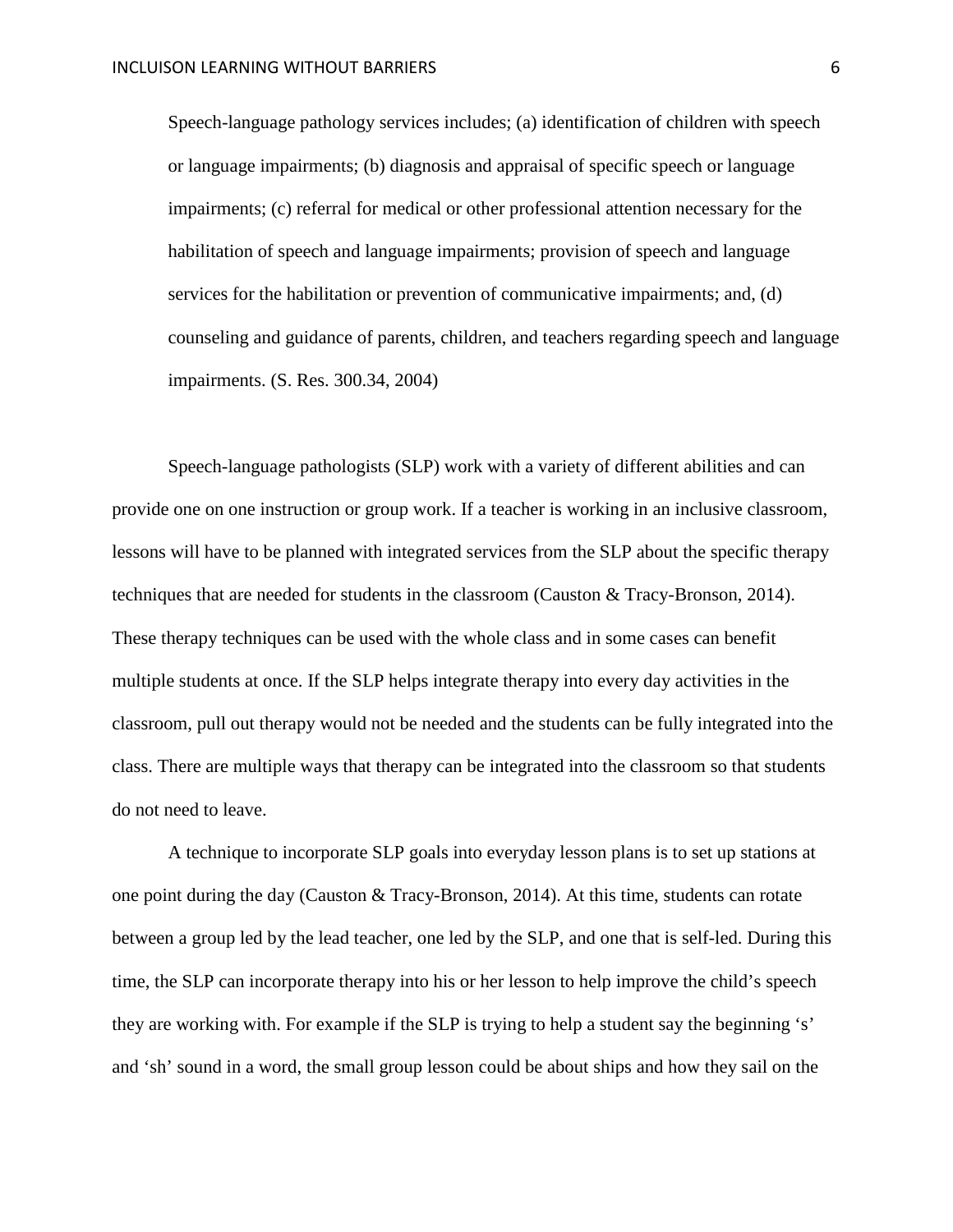ocean. This lesson will seem routine to all the students, but will help target the specific sound goals of the student that receives services from the SLP.

Another way for SLP goals to be integrated into the lessons is to teach the general education teacher specific ways to word sentences to benefit the students in the class. For example, the simple therapy technique of recasting can be taught to the general educators to assist in building longer, more complex sentences. Recasting is when you take what the student says and add more detail and depth to the phrase. For example, the student says, "Cow jump," the educators' response might be "yes, the cow jumped over the fence." When educators use recasting and adding more to the sentences students use, students' learning can improve without changing the teaching style dramatically.

SLPs are an asset to many schools because they are able to help students understand language and be able to express themselves. They are also able to teach general education teachers techniques to help improve their students' speech. The SLP is important in the schools, but most important in an inclusive classroom, because they are another person that can help the children grow accustomed to a learning environment.

# **The Families' Role:**

A contributing factor to the success of inclusive education is communication between the educational professionals and the families of the students. Kluth (2003) talked about how important it is to learn everything you can from the families of the students you are teaching, because they know their children best and are able to give advice on how to approach situations with their children. As Kluth (2003) stated, "[the family] can provide more rich and detailed information about a student than any professional we can ask or any report we can read"(p. 58). The information provided by families gives educators a glimpse of how families have made it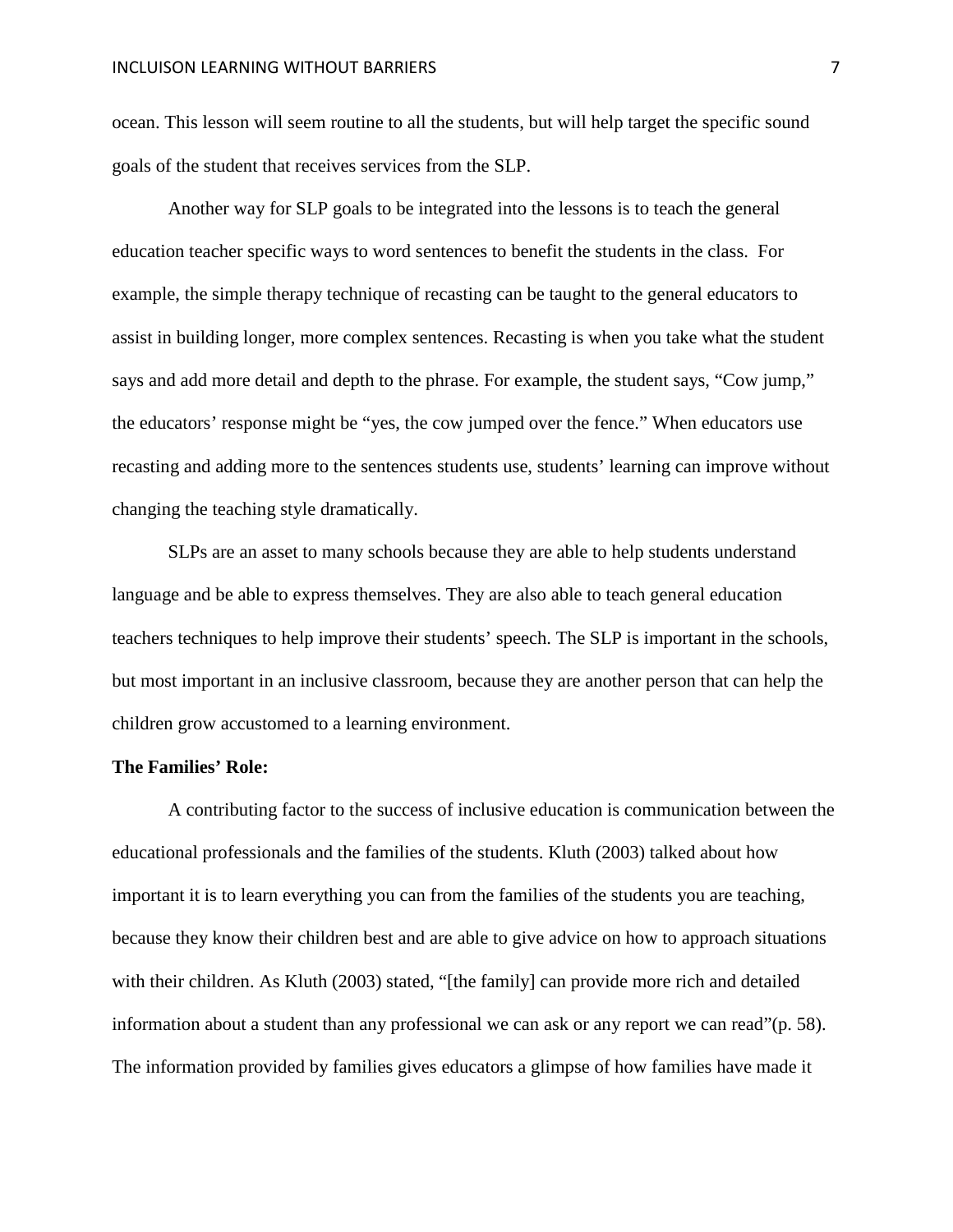through difficult situations. Families may be able to tell educators what motivates their child and how to achieve the best results if you want their attention.

If families are ignored, dismissed, or otherwise prevented from participating in the education of their child, the student's program will suffer – skills and knowledge gained in the classroom may not be reinforced in the home; any competencies the child demonstrates in the home will not be practiced and perhaps even seen, in the classroom; and new learning inspired by the synergy of a home-school partnership will never be realized (Kluth, 2003, p. 58).

Working with families will benefit the classroom and individual students in many ways, but educators have to keep in mind that not communicating with families can be detrimental to the education of their students.

# **Benefits to inclusion:**

Benefits of inclusion can be seen in different ways with different students. Causton (2015) discussed the differences an inclusive classroom can make in the life of one student: she wrote about the story of Matthew. As the observer walked into the special education classroom at the end of the hall, they saw Matthew. Matthew was a fourth grade student who was assigned to a self-contained classroom with other autistic children. At that point in time, Matthew was supposed to be working on math, but was focused more on the problems of the other children in the class than on what he was supposed to be doing**.** Four months later, the same observer walked into a general education classroom that Matthew was in, and the scene was vastly different from four months prior. At this moment, the observer saw Matthew interacting with other students, focusing on the math problems in front of him, and answering the questions in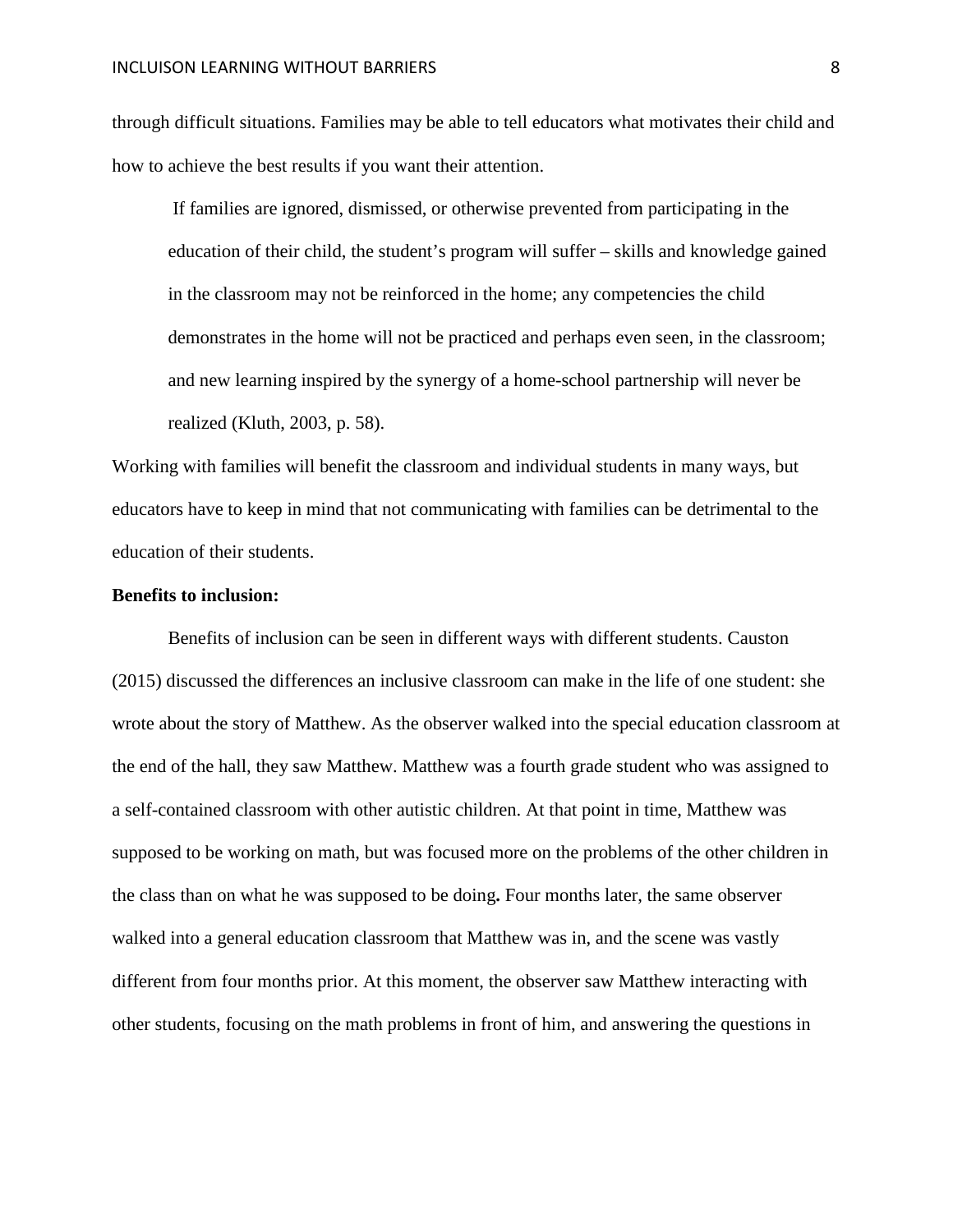class. Matthew's personality had changed to that of a more open and focused person Causton (2015).

The scenario with Matthew is an example of how inclusion can change the learning potential of a student. Fruth (2015) discussed his findings that students with disabilities performed better in inclusive environments than in the segregated environment of a selfcontained classroom. The other students in Matthew's class were there to help him succeed and participate in class. Finke (2009) said the students often work together in groups to promote teamwork and inclusion. She also wrote, "Kid thinking and speaking at times can be clearer to the kids than when said by an adult. Other peers can help the child understand what they are learning about." When a child is given that role to help others learn, it boosts their selfconfidence and helps the general education students learn to be compassionate leaders.

The confidence that students gain when learning in an inclusive environment helps promote the growth of social skills in everyday environments that can then be transferred to activities outside the school setting (Kluth, 2003). Another skill the students learn in an inclusive environment is how to express themselves in appropriate ways. Kluth (2003) shared a story from a mother, Arlene M. Smerdon, about how her daughter is able to get involved in extracurricular activities due to the growth that has occurred because of inclusive education.

Inclusion has been ongoing and authentic in the case of my daughter's education. Credit goes to the staff in her inclusive environment, as independence has always been an important goal. To that end, many learning opportunities have been afforded to Chelsea and peers have been drawn in to support her in those situations. One of the best outcomes has been her social growth and learning. She has not only participated in a high school drama class but, with the encouragement of her drama teacher and classmates, she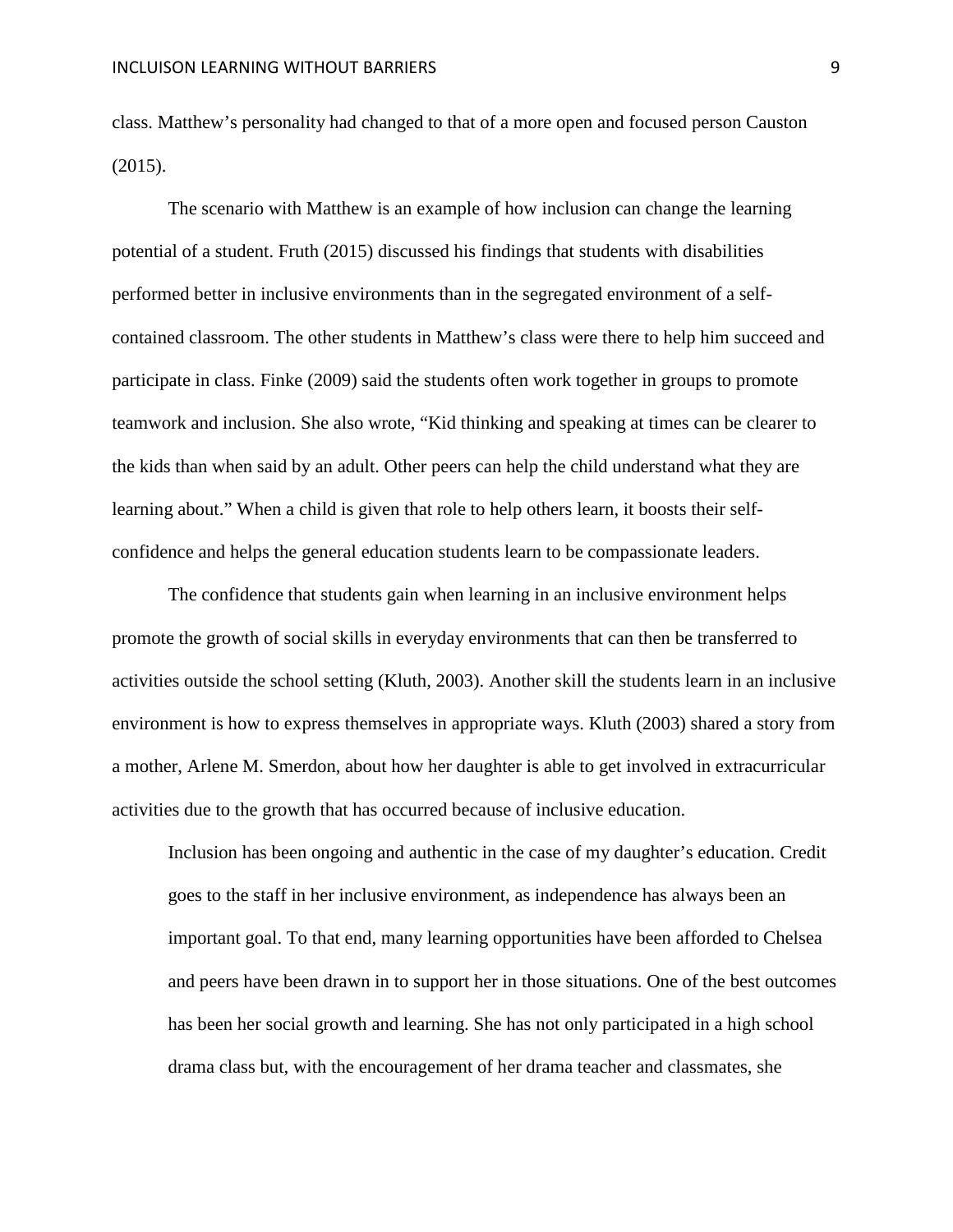auditioned for and performed a dramatic interpretation of Lewis Carroll's "Jabberwocky" in the school talent showcase. I was initially worried about the after-school rehearsals. Who would supervise? "The staff couldn't possibly be asked to stay after school on their own time, could they?" As it turns out my worries were unnecessary, as staff and students had already taken all of these factors into consideration and the event went off without a hitch. This positive exposure led to many more peer contacts in the days after the event. (Kluth, 2003, p. 61)

By having classmates and teachers that are encouraging and understanding, Chelsea was able to learn social skills and gain the confidence needed to participate in the school's drama performances. Without the help of inclusive education, Chelsea and Matthew might not have been able to gain enough social skills to be successful in class and later on in the real world. Inclusive education gave Chelsea and Matthew the ability to learn along with their peers and gave them the chance to succeed in the least restrictive environment. Their ability to participate in classrooms with their general education peers allowed them to not only grow their skills but to also impact the other students around them.

Considering inclusive educational settings is required by the law and has benefits. Students with disabilities, peers, and educators gain valuable experience from being educated in inclusive classrooms. Families may or may not be aware of the continuum of special education services, therefore it is important to consider their experiences and perceived needs of their children.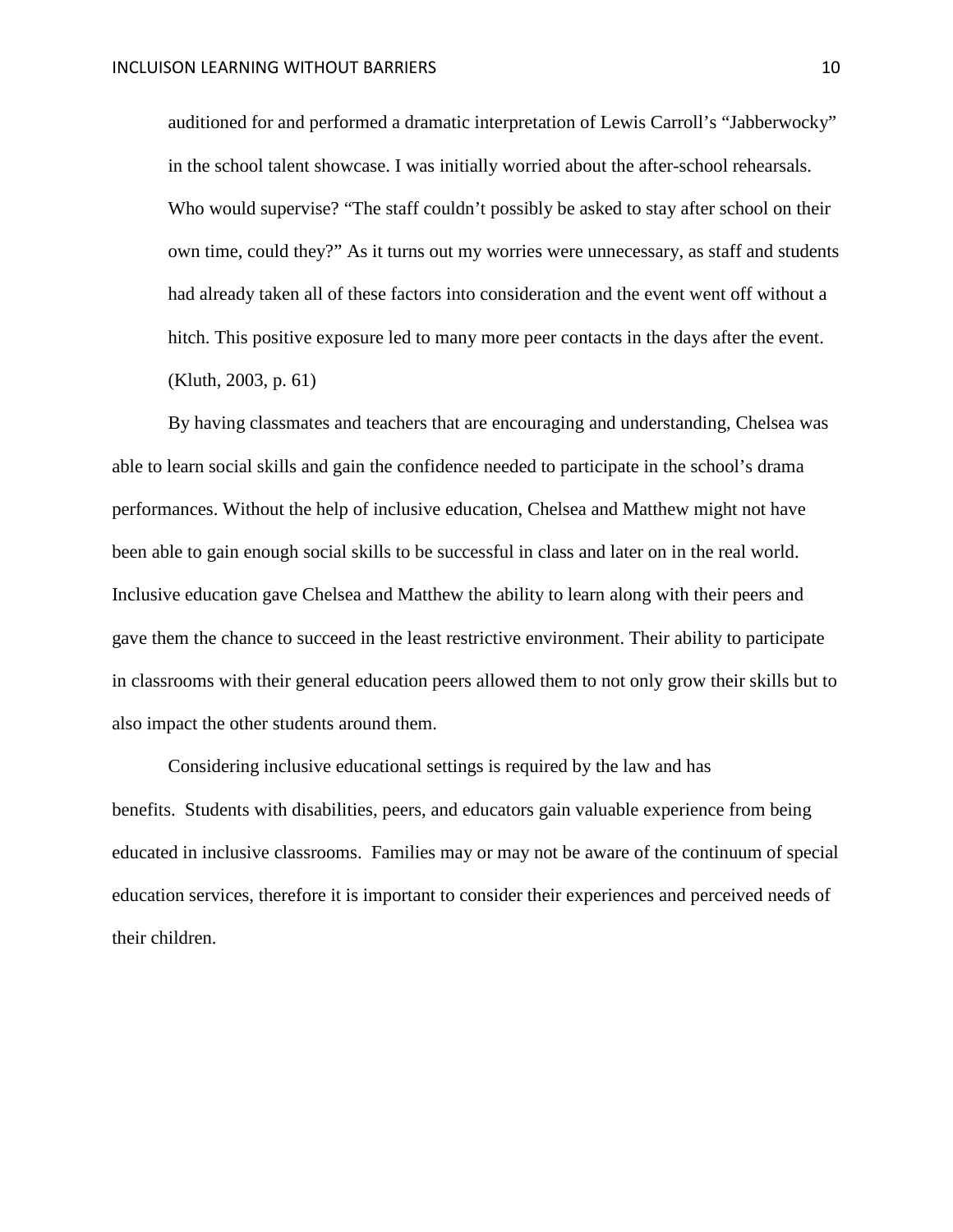#### **Methodology**

Research for this paper was qualitative and consisted of a review of literature and personal interviews. Interviews were conducted with families that responded through a list-serve and a posting on a closed social media site. All participants signed a release form before any questions were asked. Interviewees were given a questionnaire (Appendix A) to fill out before the interview started and then did an interview either in person or over the phone with a specific set of questions. The interview questions were prewritten and are attached in Appendix B.

The interviews occurred with three parents of children with special needs who live in Midwestern states. The parents interviewed had the option to pass on questions or discontinue the interview altogether. Interviews took approximately 10-15 minutes per person and each interview was recorded so that correct information was cited. Interviews were transcribed into documents by listening to the recordings of the interview. Pseudonyms were used to protect confidentiality of the participants in both the transcription and in the results section of this document. After transcriptions were made, all recordings were deleted from the recording device.

There were three families interviewed about the types of schooling their children had. All interviews took place with the child's mother. The questionnaire and release forms were filled out before the interviews were given and then handed to the interviewer. The children discussed were 5- to 14-years-old and are currently in kindergarten, third grade, and eighth grade.

The interviews were analyzed by comparing the transcripts to find similar trends among the three. There were four common trends that were found between the interviews. These trends were further explored and compared to the research found in the literature review. Next, the interviews were searched for answers to the research questions. Information pertaining to the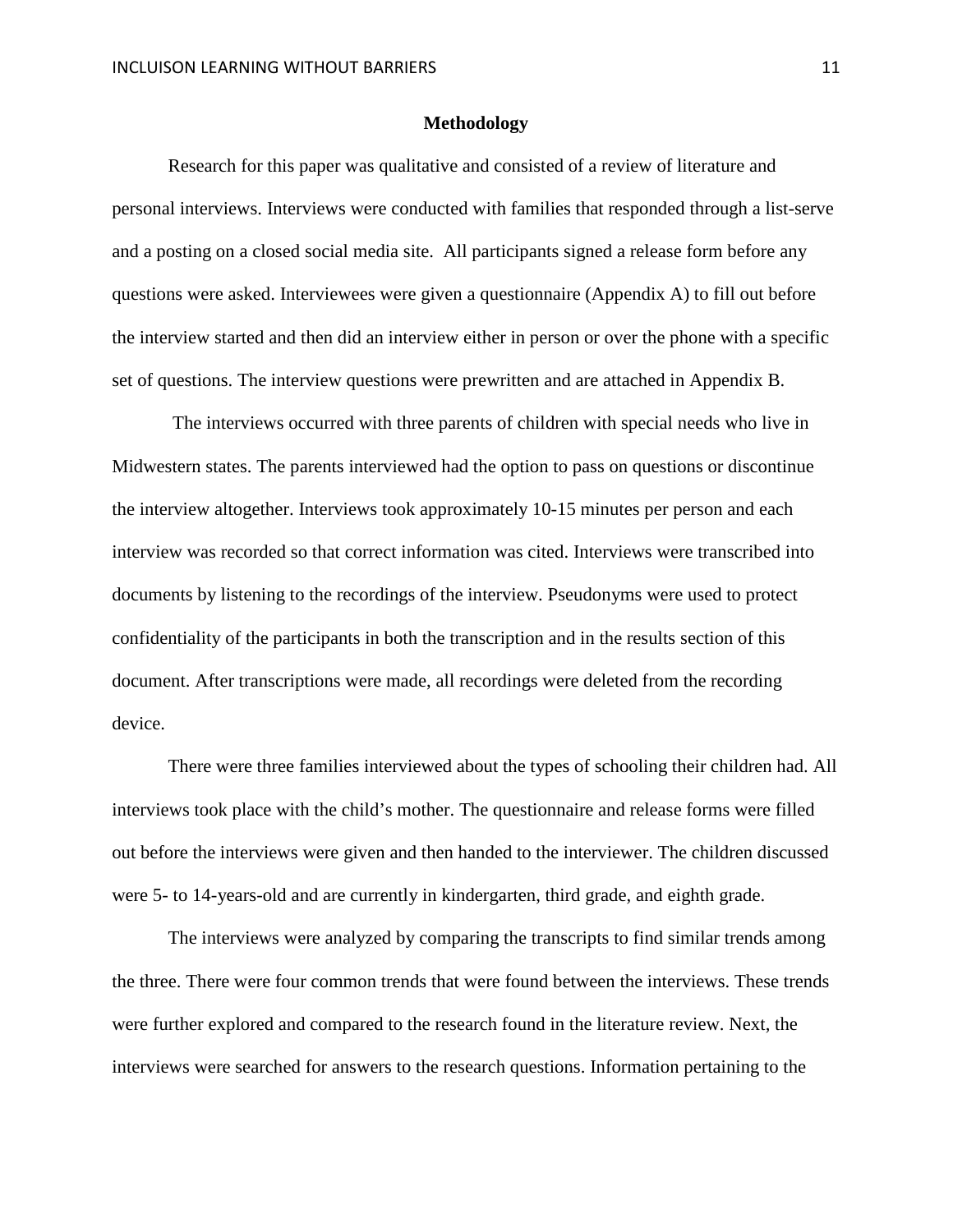research questions was found in both the interviews and the questionnaires that were filled out before the interview took place.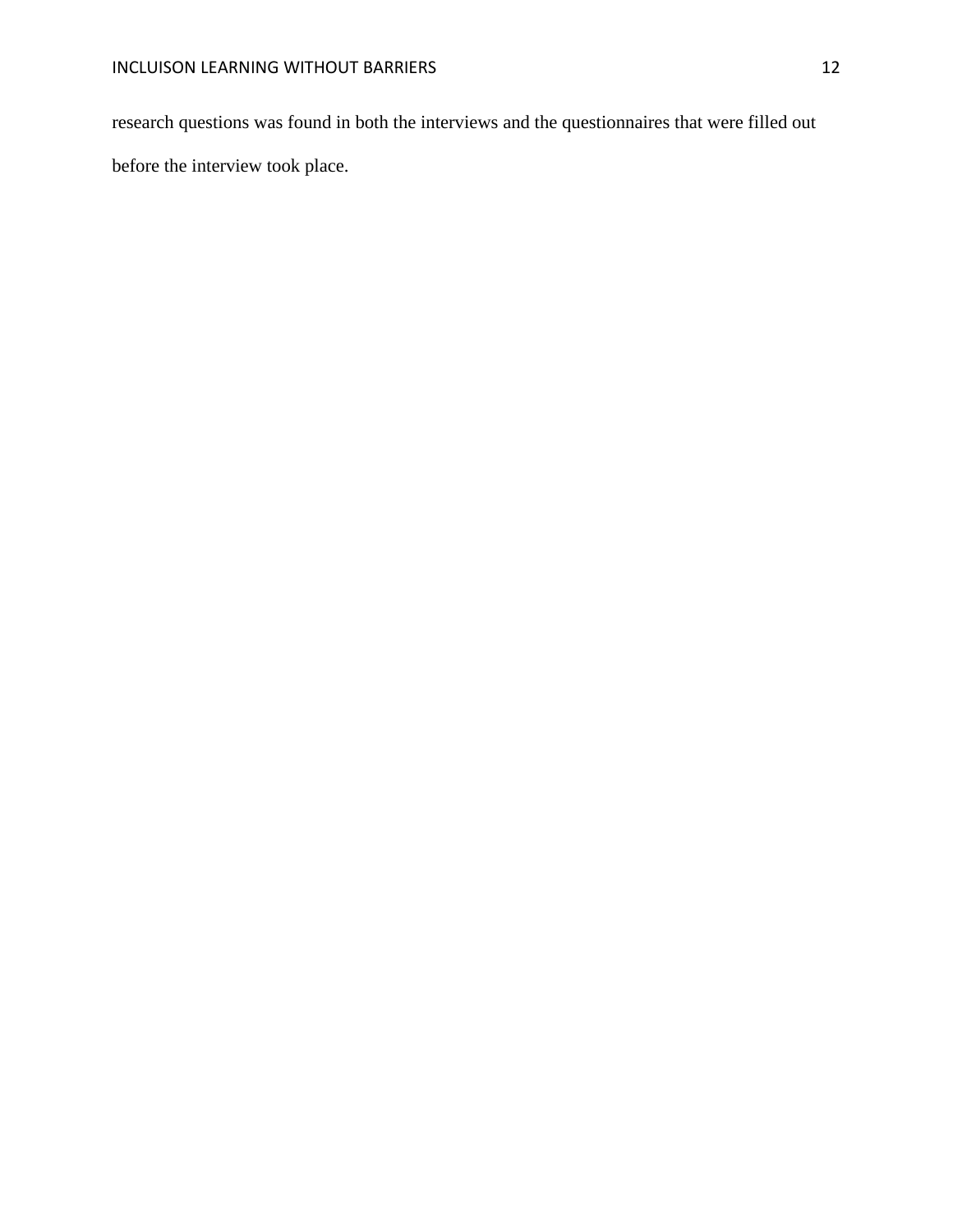#### **Results**

# **Case 1: Andrew**

Andrew is a 5-year-old boy who is currently enrolled in kindergarten. Andrew is diagnosed with Pervasive Developmental Disorder not Otherwise Specified (PDD-NOS) and Autism. Andrew has been a part of three different learning environments, one being a fully inclusive classroom, the second being in an inclusive classroom 50% of the time, the third being a special education classroom with inclusive large group time and specials approximately 1.5 hours long.

Andrew's educational history starts with preschool. During his preschool years, he was in an inclusive classroom 50% of the time with the correct supports. According to Sarah, Andrew's mother, he learned best in this partially inclusive setting. He had more one on one time with paraeducators and the staff seemed to know how to better handle the classroom with him in it.

In kindergarten Andrew was placed into a general educational classroom full time with limited supports. According to Sarah, this was due to budget cuts and Andrew did not fare well in the general educational setting. There was too much stimulation for Andrew and this caused him to go into sensory overload, resulting in Andrew acting out his frustrations in class. The general educational teacher did not know how to calm Andrew down, therefore she sent him to the office on a regular basis. This resulted in Sarah thinking that his general education teacher "did not have the time of day for him". Sarah talked about how this setting was a setback for Andrew, because his IQ dropped from 119 to 104 when he was retested. It was also a setback because Andrew thought he was misbehaving all the time due to being sent to the office, when in reality he was just reacting from sensory overload.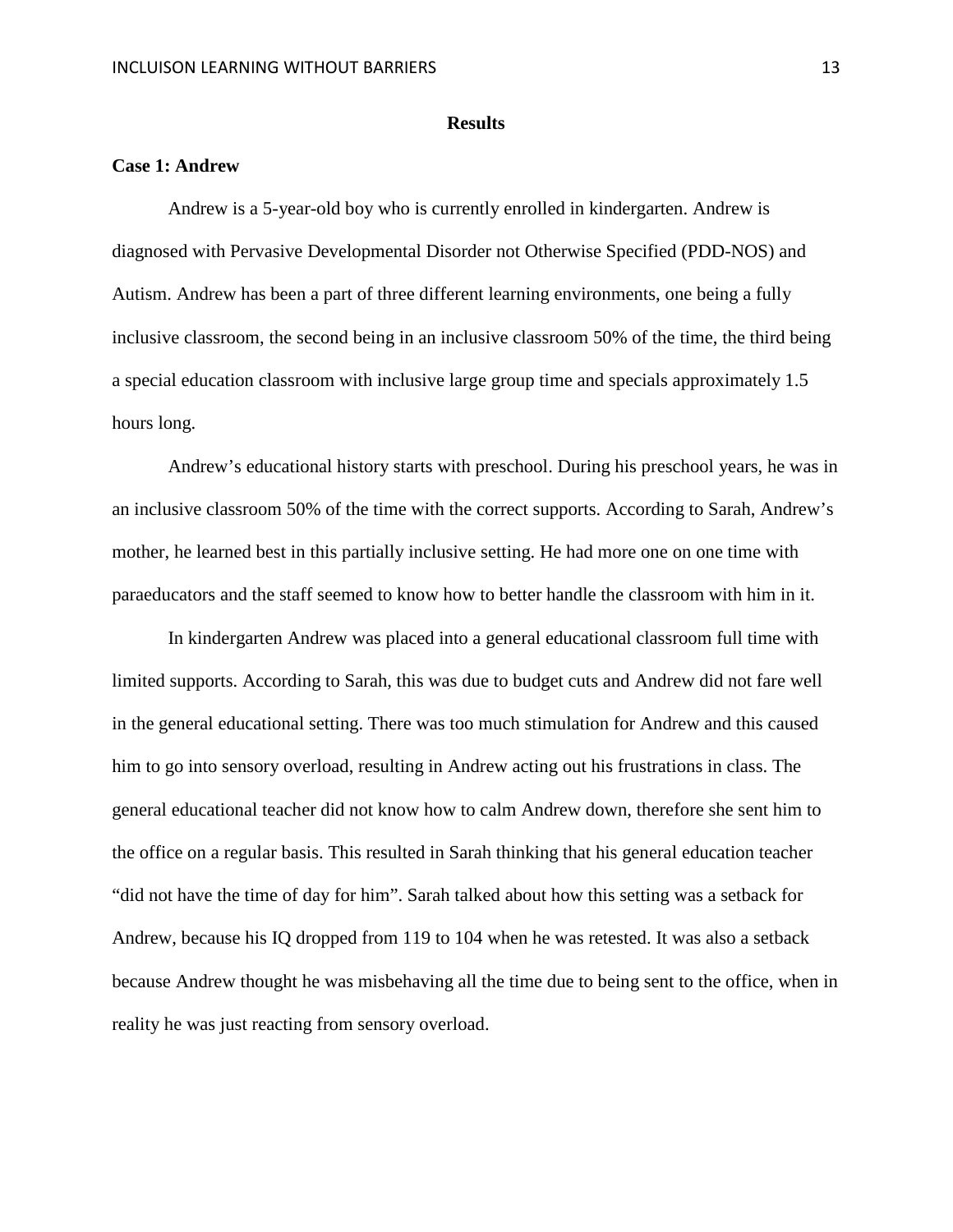Currently, Andrew is spending most of his time in the special education classroom and is in the general educational setting for larger group time and specials. Sarah states that this is the best option for now because the school district does not have the funding to have more help in the classroom. Sarah enjoys having Andrew in the general educational classroom because of the large group time. This allows Andrew to interact with other kids and to hopefully be able to handle the sensory stimulation better in larger group settings.

# **Case 2: Ryan**

Ryan is a 9-year-old boy that is currently in third grade. Ryan has a diagnosis of autism, which has allowed him to have an Individualized Education Plan (IEP) since first grade. An IEP is a plan that is made in schools to help get students what they need and set goals to help them through school. Ryan's IEP allows him to have special education support with social skills and other subjects he struggles with while taking tests, but also gives him the opportunity to be in a general education classroom the majority of the time. Ryan has the help of a full time aide to make it possible to be with his general education peers all the time.

Ava, Ryan's mother, was very adamant about getting the best education for her son. Ava and her husband believed that being in a general education classroom is vital because that is where Ryan gets to see age appropriate social skills modeled by the general education students. She talked about how intelligent Ryan is but how "he is just not good at the game of school or the game of socializing." With this social interaction and modeling, she hopes that he will start to learn from them.

One of the difficulties that Ava noticed with Ryan being in an inclusive classroom is that Ryan is authentically aware of his difference and that can cause anxiety. For example, Ava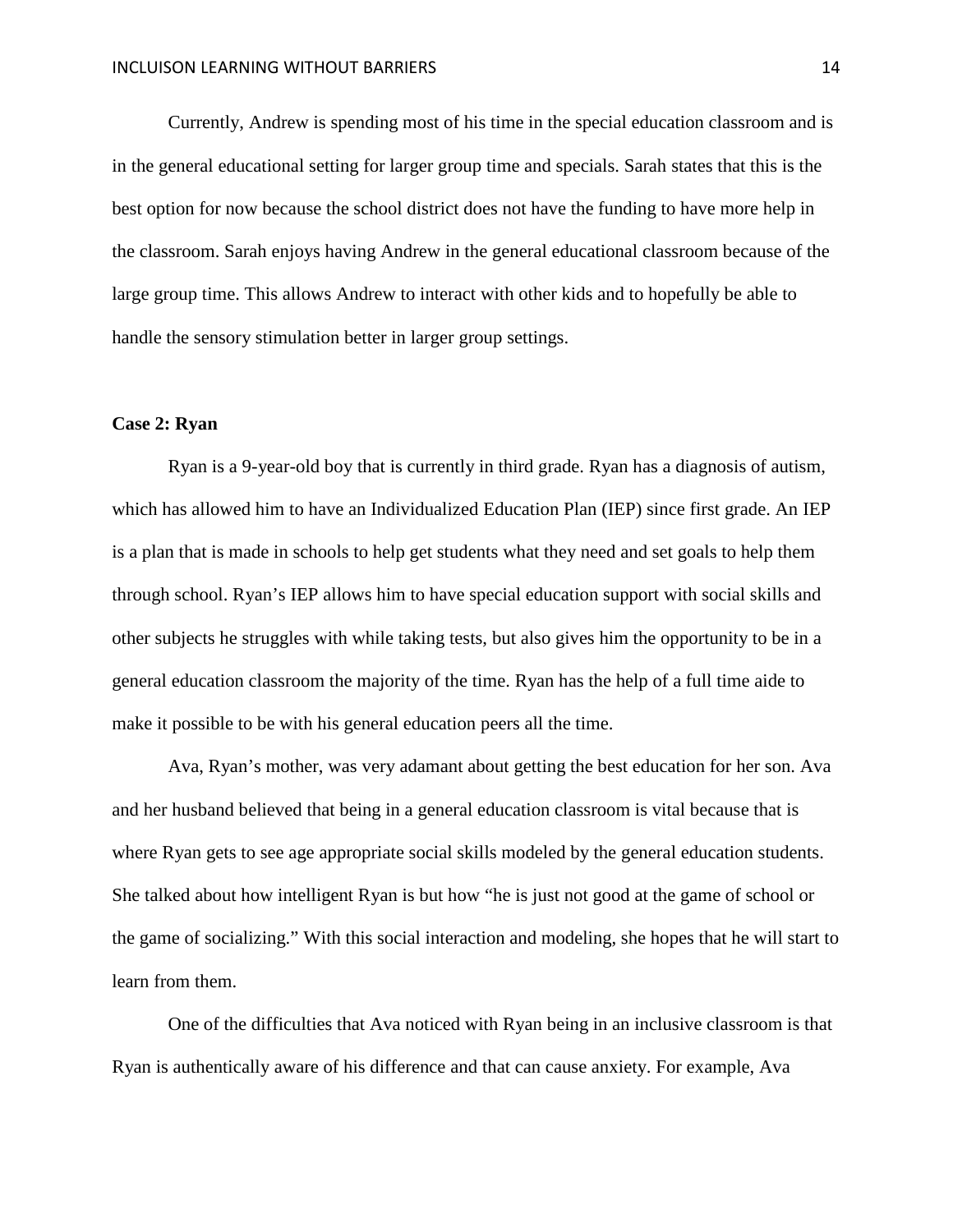mentioned that at times Ryan can get aggressive and when that happens he has to be removed from the classroom because hitting peers or teachers is not allowed. She understands that that is necessary, but after this happens Ava talks about Ryan feeling shame and knowing that he is different.

When Ava was asked if she knew about inclusion, she gave a well thought out response: Inclusion, I think, is to make every attempt to keep the peers, the curriculum, [and] the setting as similar [as possible] to the norm of the population of what everyone else gets. For the students that are labeled special ed or gifted, [they] get what they need because they are on the edges of the population. But that they also have a taste of the norm of what everyone else is getting.

Ava then proceeds to tell the interviewer that she does not believe that inclusion is extremely hard to successfully accomplish, but that it can be hard to successfully work with other educators. She said working together with all the different educators in the inclusive classroom can be hard because each person has their own ideas and their own beliefs and it can be difficult to change the ways of developed professionals.

### **Case 3: Josh**

Josh is a 14-year-old boy that is currently in eighth grade. Josh has been diagnosed with Asperger's, Attention Deficit/Hyperactivity Disorder (ADHD), and Oppositional Defiant Disorder (ODD). Josh is currently in eighth grade and is in a transitional stage to attend a new school. Josh has been in three different educational settings. He started out in general education, then moved to a behavioral classroom format and is now in a transitional stage where he is doing half days in the behavioral setting and half days in the general education setting.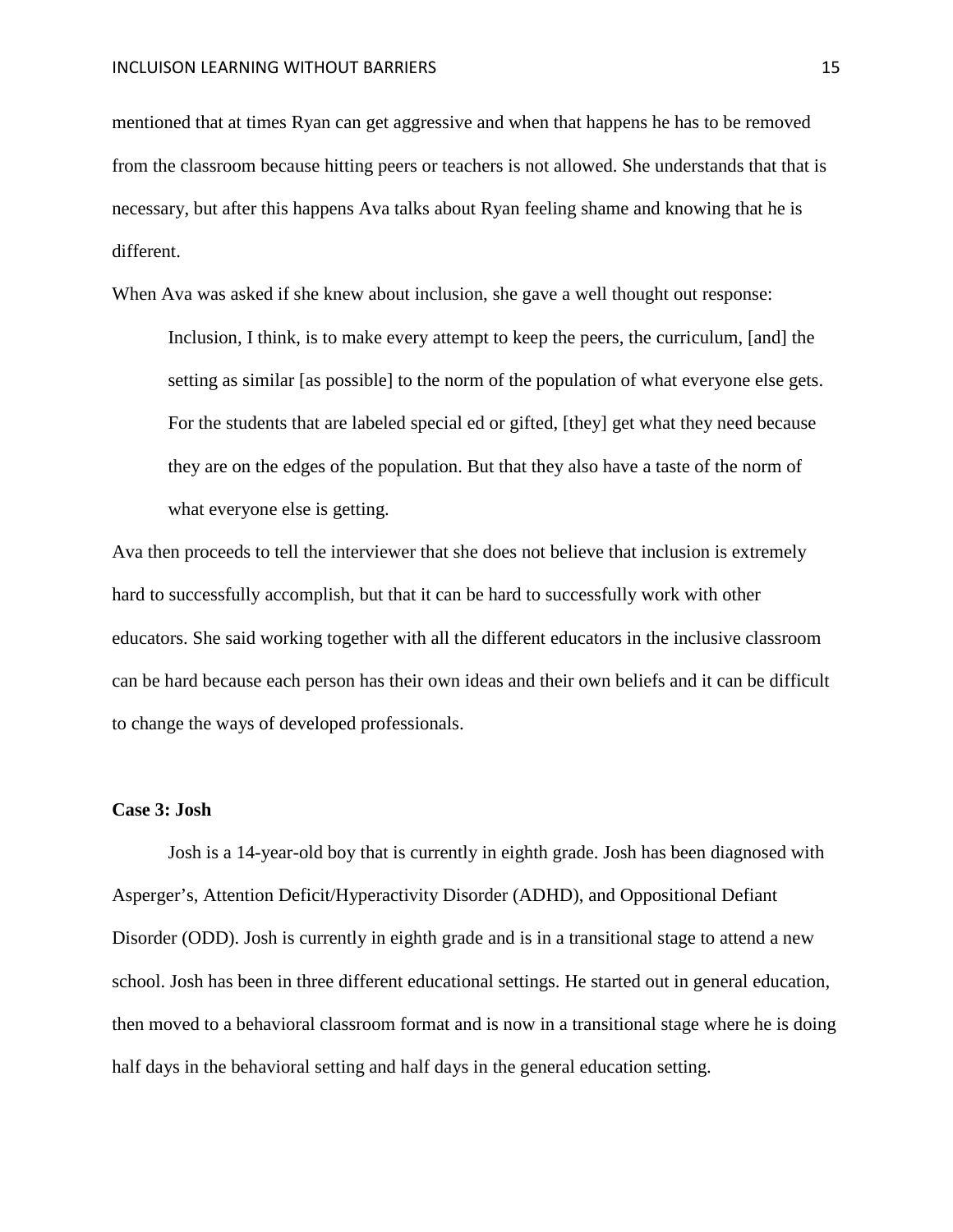Josh's first educational setting was general education with his own paraeducator. According to his mother Emma, the general education setting was not the best fit for him. As Josh got older, the school district kept having budget cuts, which resulted in the school losing paraeducators, but keeping the special education teacher. Josh's educational time was split between two classrooms. For the last year he was at this school he spent 40% of his time with the special education teacher when more support in specific subjects was required and then would spend 60% of his time in the general education classroom with his peers.

The second education setting that Josh was in was the behavioral classroom. For Josh, this meant that he had to move schools and go to a building that only had classes for students that had behavioral difficulties. This school district has an elementary school, a junior high school and a high school specifically for students with behavioral, physical, or emotional needs. Its goal is to be able to give support to those students who have emotional, behavioral or physical needs. The school has placed supports along the way to give their students access to the best education possible. There are speech language pathologists, occupational therapists, physical therapists, special education teachers, and paraeducators on site at all times.

In Josh's specific building, they use a Positive Behavioral Intervention and Supports (PBIS) that helps students learn ways to manage their anger and provide professionals for when students act out. The school teaches both the students and teachers special restraints to use when the students become physical. The school also uses an isolation room for when students get extremely worked up and they need a quite environment to calm down.

When asked by the interviewer, Emma said that the behavioral classroom setting has been the best learning environment for him because it has "allowed him to really calm down, get to know himself better and mature and come to terms with his disorder". She said that in the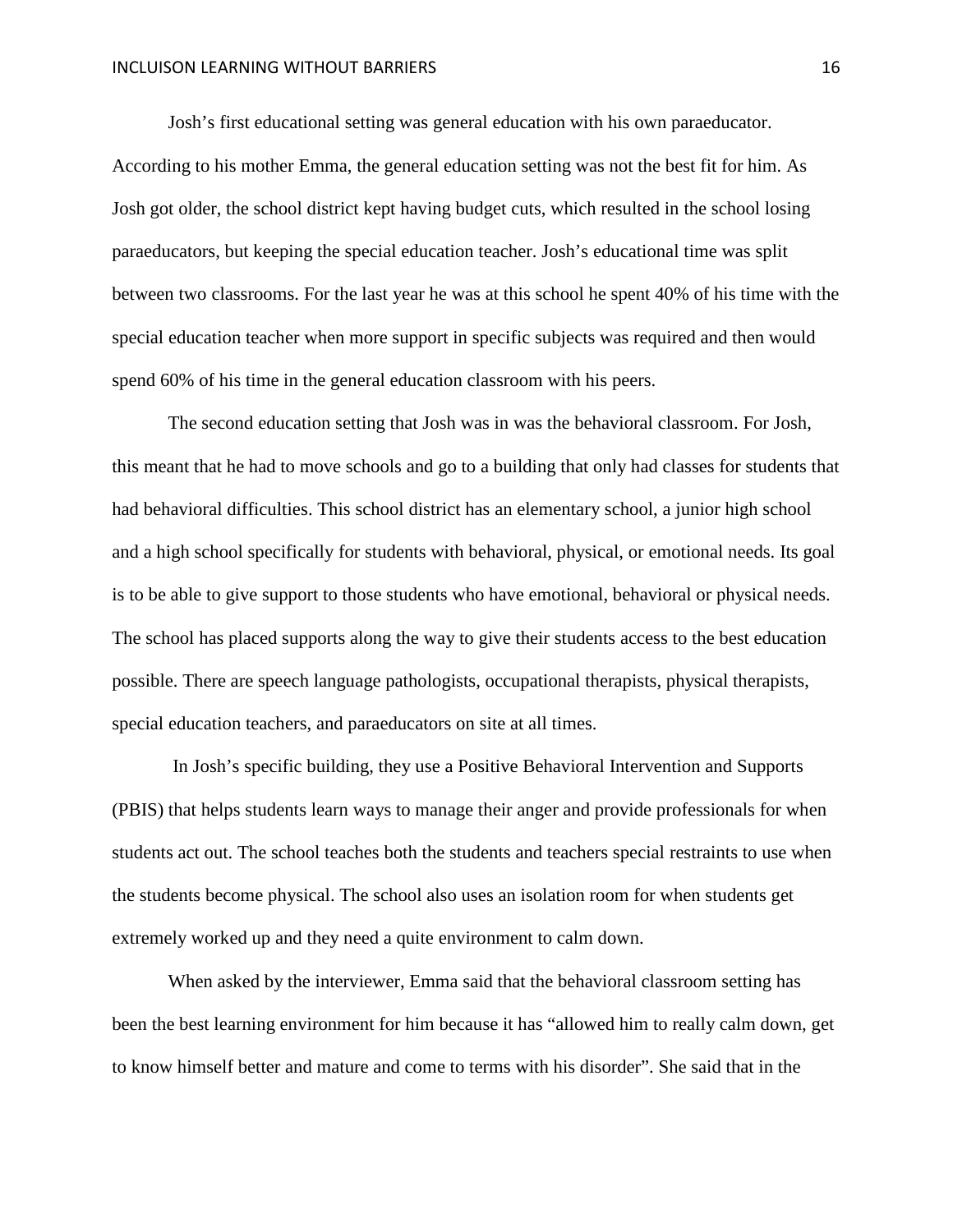general education setting, Josh did not have support when he needed it. The move between the two schools was a difficult transition, but the overall result was worth it.

The behavioral setting was the best environment for Josh, but there were also some disadvantages in this setting. Emma said:

Because they are in a behavioral setting, the kids are not given homework. They are not challenged as much as [children in] general education classrooms are. So when your child becomes more eligible for transition setting where [the educators] are wanting to try and incorporate them back into the general classroom format, it's really a mountain to climb because they are so behind. Because in the behavioral setting, they don't want to upset them any more then they could be and homework tends to be a frustration for these kids… so they tend to do it all in the classroom. They tend to then be behind one or two grades. Even if they are highly intelligent kids academically, they are behind their peers.

Even though Emma believed that the behavioral support program has been the best for Josh, she still thinks that the best learning environment for kids with special needs is in an inclusive classroom. She talked about how the inclusive setting could work well if there were not any more budget cuts and if there was enough support in the classrooms. Since Josh is in the transitional stage to go back to an inclusive setting, she is worried about Josh not having the support he needs and not having the ability to do anything about it.

#### **Summary:**

In all three interviews, multiple educational settings for learning were discussed. There are advantages and disadvantages to each learning environment. Table 1 lists all the different types of learning environments that were talked about in the interviews. This table synthesizes all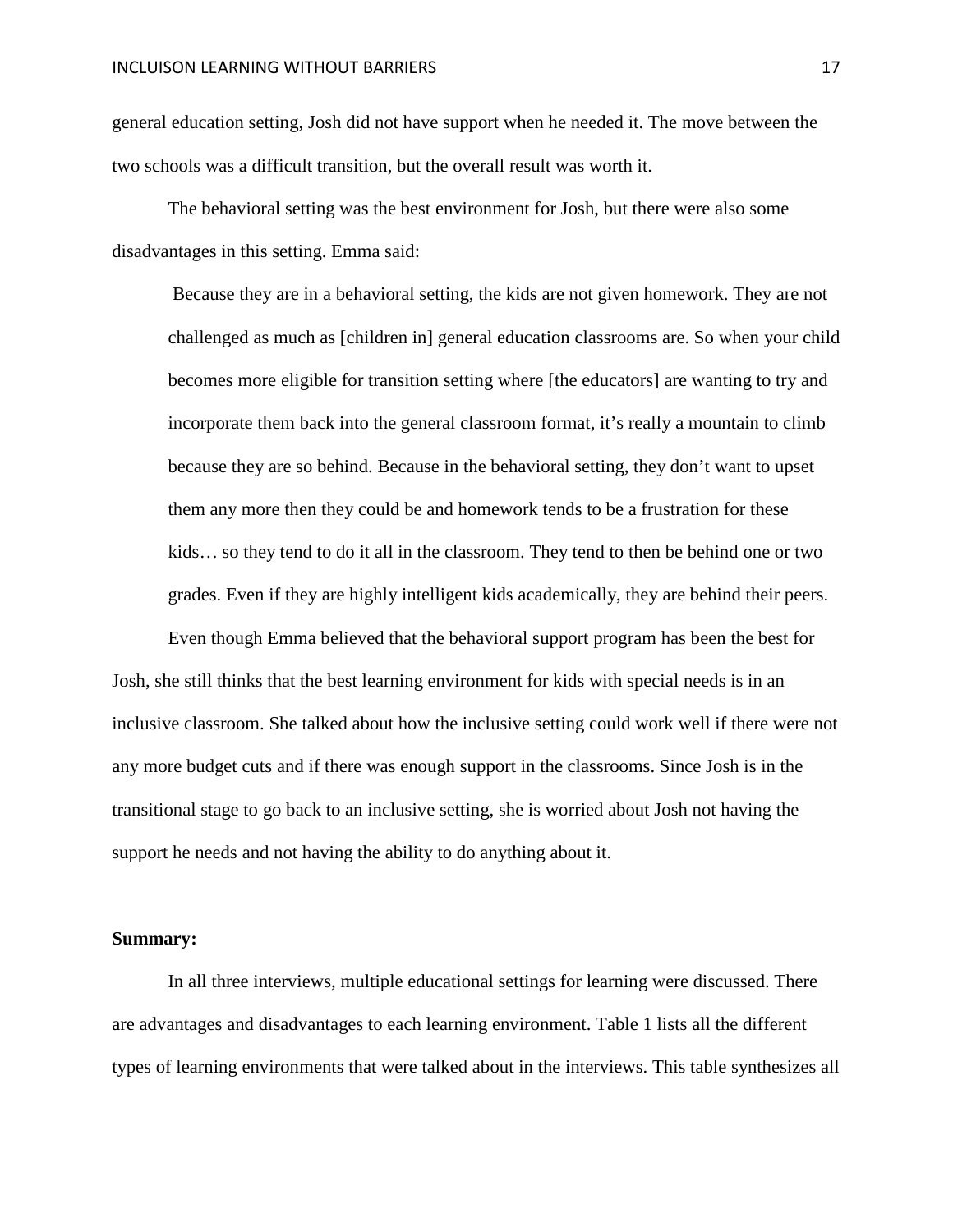### **INCLUISON LEARNING WITHOUT BARRIERS** 18

three of the interview responses to improve the understanding of the differences between the learning environments. The chart was made to better see the advantages and disadvantages of a fully inclusive classroom, a partially inclusive classroom, a special education classroom, and a behavioral classroom.

# Table 1 *Different Educational Settings*

| Type of Setting                  | Advantages                                                                                                                                                                                                                                                          | Disadvantages                                                                                                                                                                                                              |
|----------------------------------|---------------------------------------------------------------------------------------------------------------------------------------------------------------------------------------------------------------------------------------------------------------------|----------------------------------------------------------------------------------------------------------------------------------------------------------------------------------------------------------------------------|
| Fully inclusive classroom        | Participate with general education<br>peers all the time<br>Peer modeling of appropriate<br>behaviors<br>Learning is more productive                                                                                                                                | Environment can be over<br>stimulating<br>Need more individual support<br>Teachers need to work together to<br>form plans<br>Students can feel like they are put<br>on display when they are not able<br>to do an activity |
| Partially inclusive classroom    | Students can learn from peers<br>Students can get individual<br>support for subjects that they<br>struggle with<br>Learn in an environment that is<br>not over stimulating<br>The ability to leave the<br>environment if specific skills are<br>needed to be taught | Transition times are difficult<br>Going between settings can be<br>stressful for both teachers and<br>students<br>Teachers have to coordinate<br>lessons with each other<br>Expectations can be different in<br>each room  |
| <b>Special Education Setting</b> | Specified learning for every<br>subject<br>Lessons are made to benefit the<br>students learning<br>Specifically trained teachers<br>Support all the time                                                                                                            | No typically developing peer<br>modeled behavior<br>Learning is less productive due to<br>the number of student and various<br>needs in classroom                                                                          |
| Behavioral classroom             | Specifically trained teachers<br>Behavior plans are well<br>developed<br>Learning is focused on the<br>students<br>Support readily available<br>Specialists are available all day<br>Specific safe places are available<br>to cool down in                          | Students are not pushed to learn<br>as much as possible<br>No typically developing peer<br>modeled behavior<br>Very little interaction with the<br>community                                                               |

*Note.* This table is a summary of the findings of educational preferences. The table shows the different learning environments and the advantages and disadvantages to each environment as stated by the interviewed families.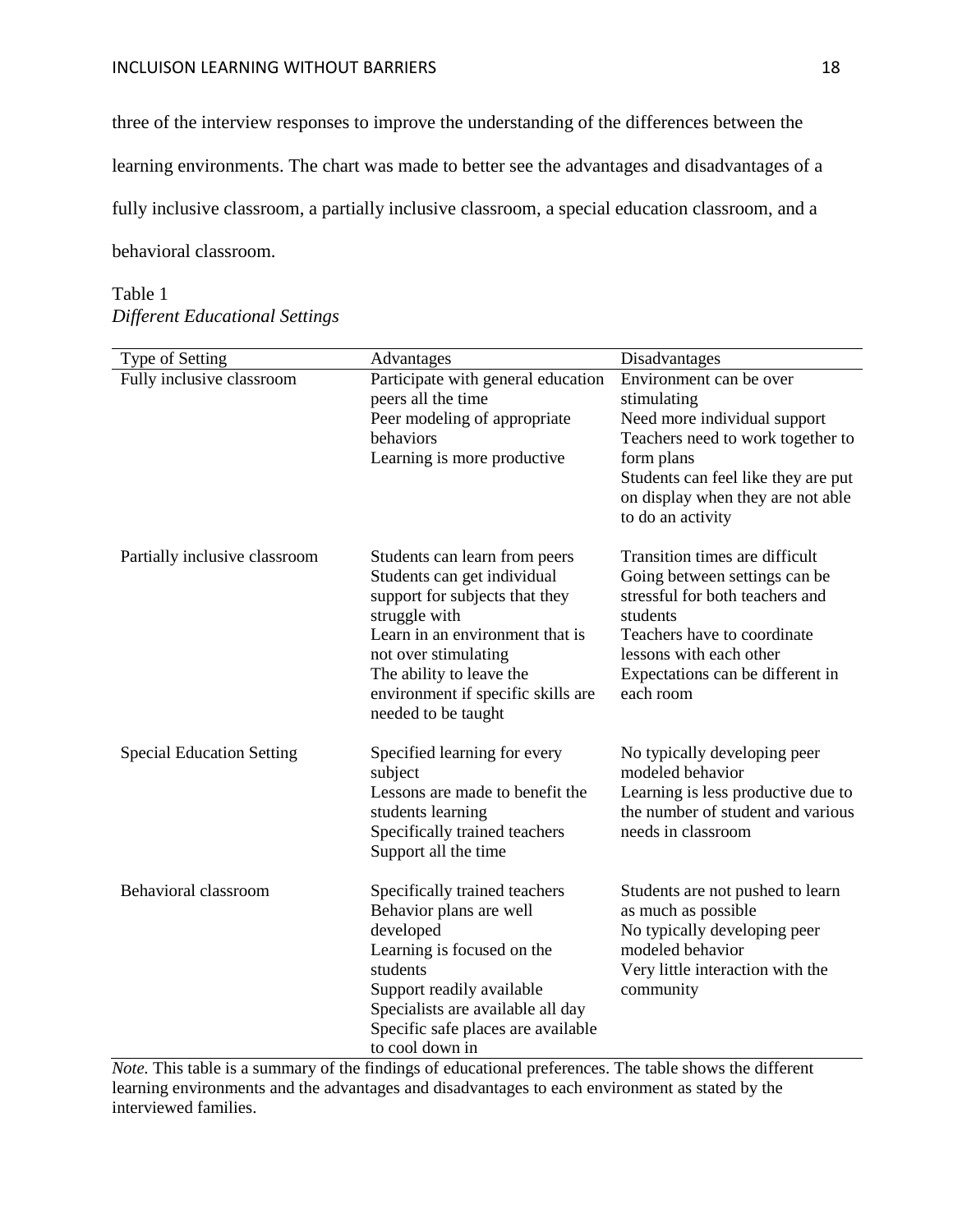#### **Discussion**

The three families that were interviewed had things in common with each other, but also had different responses to the types of learning environments their children were a part of. The trends that were seen were that all families thought that inclusive education was the best learning option if the appropriate supports were provided, that for inclusion to happen all educators and families had to be on the same page, that peer interactions were an important aspect in the education of their child, and that sometimes a child needs specific support that cannot be given in an inclusive environment.

Inclusive settings were a part of all three families' educational experiences. Andrew and Josh both had a difficult time with a fully inclusive program, whereas Ryan had an amazing experience with a fully inclusive classroom. Even though Andrew and Josh both had difficult times in a fully inclusive setting, their mothers still believed that it was the best learning environment for their children if certain problems were addressed. The difficulties that occurred in their inclusive classroom settings were lack of teacher involvement**/**training, the lack of support by the schools administrator and the teacher, and overall budget cuts that caused a reduction of staff.

The lack of teacher involvement in the inclusive program is a big factor in the success of a classroom. As Monsen (2014) said, there are three different types of teachers. The ones that support the inclusive classroom and will do what they can to make it successful for everyone involved, a teacher who will "deal" with an inclusive setting, and the teachers that will outright refuse having any part to do with an inclusive setting. These types of teachers were described in the interviews and the teachers were normally cited as the main reason why inclusion either worked or did not work.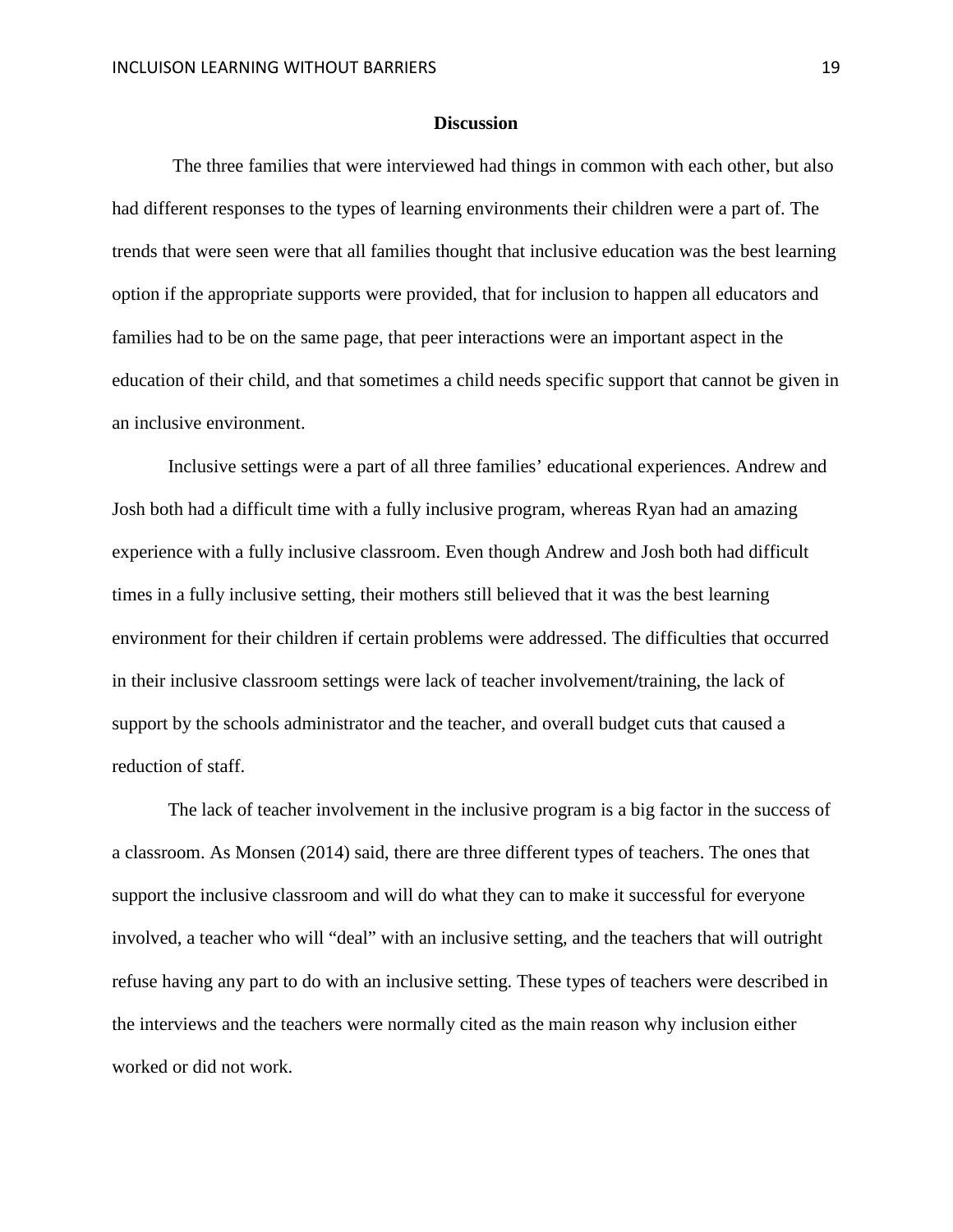Andrew had experience with both a teacher that worked well with inclusion and a teacher who wanted nothing to do with inclusion. In his preschool class, the preschool teacher took the time to get to know him and learn what his strengths were. The lessons had been tailored to fit every students needs and there were the correct supports put in the classroom. All of these elements are necessary in an inclusive setting and they were present for Andrew.

On the other hand, when Andrew was in kindergarten, the teacher did not make the effort to learn about his diagnosis or to adapt the lessons so that he could fully participate. The teacher reacted by sending him to the office every time he acted out and did not take the time to figure out why he was acting out. In the end, it resulted in Andrew becoming overstimulated and caused problems in the future because the overstimulation was paired with bad behavior. Andrew did not understand that he was not being bad, but just needed to address the circumstances a different way. With more education on Andrew's disability and a discussion with Andrew's parents, the kindergarten teacher could have learned about his diagnosis and about different techniques and supports that could help him learn the content and acceptable classroom behavior.

Josh had an experience similar to Andrew's. He was put in a general education class until the fourth grade. In that general education class, he had a teacher that cared a little about his learning, but did not fully put in the effort to make it the best possible situation. At the beginning of his elementary school days, Josh had a paraeducator with him at all times to help him throughout the day, but he lost that paraeducator during fourth grade due to perceived budget cuts and that is when he transferred programs. His mother questioned if he would have been able to continue his education in the community school if the teacher had taken the time to learn more about Josh's disability, or if the pull out school was still the best option.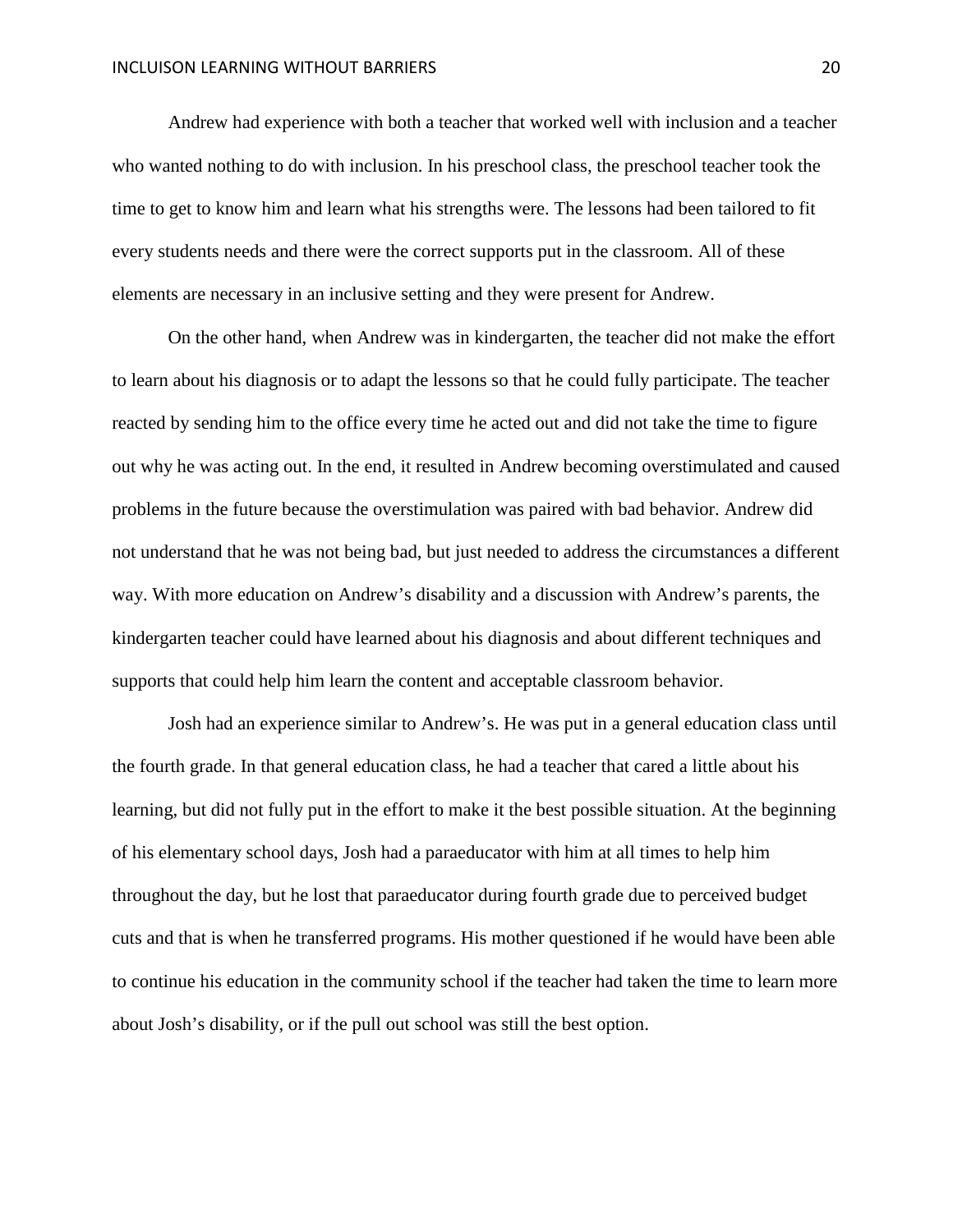On the other hand, Ryan had a wonderful experience with an inclusive classroom. Ryan had a teacher that learned about his disability and structured the class in a way that worked for both the general education students and his abilities. He also had a special education teacher that was there to support the general education teacher throughout the day. There were times when Ryan needed to be in a one-on-one setting and he could be taken out of the classroom and supported in that way.

Another challenge perceived that the families ran into when trying to provide the correct supports for an inclusive environment was in lieu of budget constraints. Josh's mother mentioned that the reason that Josh had to leave the neighborhood school was because the school cut the budget and an aide was not provided for Josh in the classroom. Without this funding, the school was not able to provide the necessary adaptations to promote Josh's full learning potential. This is not a state a school wants to be in, but it is also a hard circumstance for the families. The families want their child to have the necessary help for them within the local neighborhood school district**,** but when that is not available families can be forced into something they do not necessarily want.

Andrew's mom also saw a challenge with the budget with his kindergarten school. In kindergarten, Andrew was put in a fully inclusive classroom without an aide because the school did not have a special education teacher or an aide on the payroll. Sarah had to fight to get a special education teacher hired, and the hiring of a special education teacher was the reason that Andrew was taken out of the inclusive environment. Andrew ended up learning more with the special education teacher than in the general education room because there was more support for him.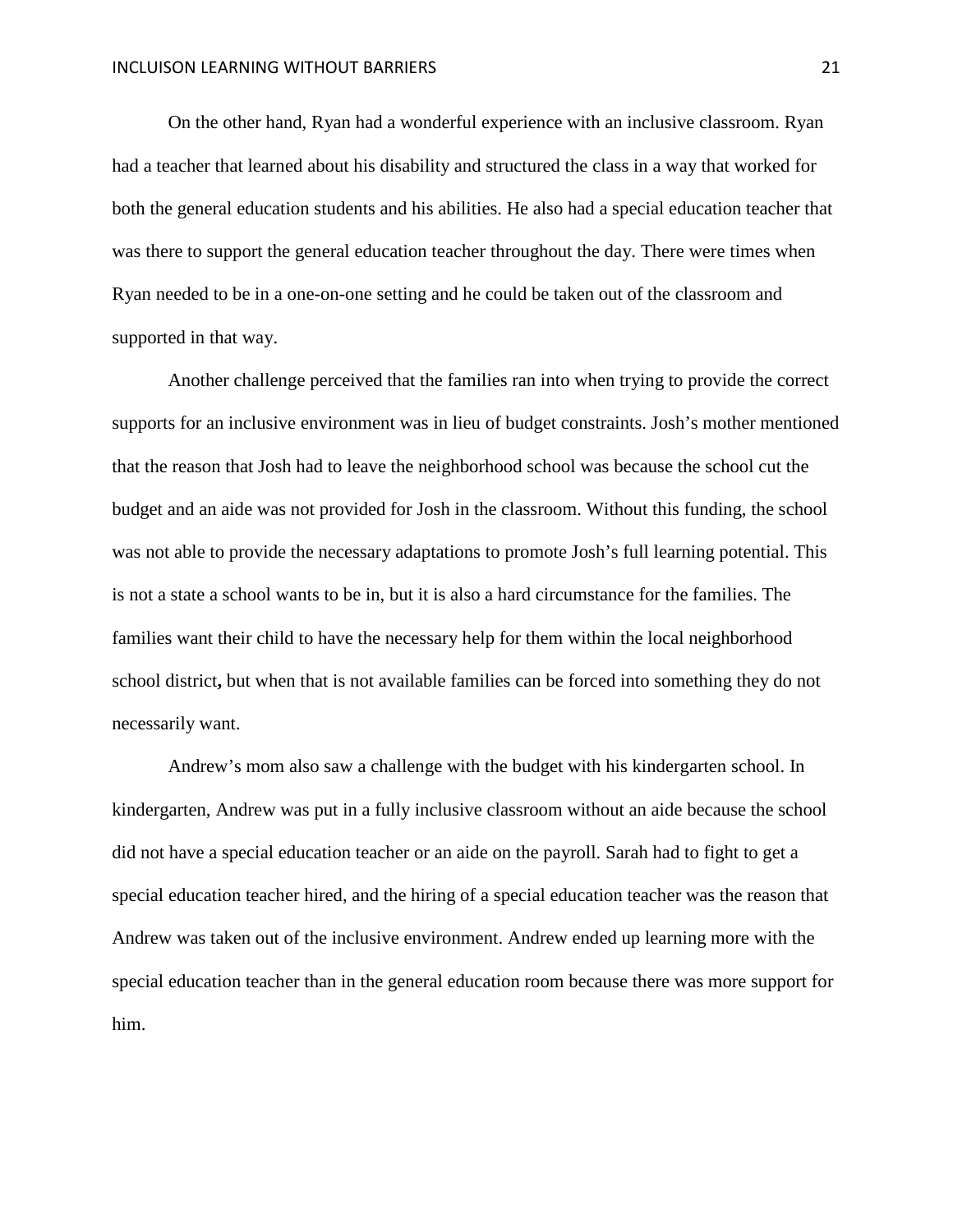All three families mentioned that an advantage in the inclusive setting is that there are peer interactions that allow their children to see age appropriate behavior modeled all around them. As Fruth (2015) said, it is important for these peer interactions to occur because it allows the students to learn more about working together and sometimes it is easier to understand a peer's explanation of a topic than it is to understand a teacher's perspective.

Inclusive education is not only important for students with special needs, but it is also important for the general education students. Typically, there are no two classrooms that are the same. There are times when there are students that have difficulties with math or reading or spelling, but they still participate in everyday class activities. They just might need some extra help. If students are exposed to others that have problems with math, reading, or spelling, then why can't they be exposed to other students who are different than them? All children learn by different learning strategies and some are more different than others. When children are exposed to kids with different abilities, it helps them realize that they are people too and that they are not scary. The students learn that they can work with people who are different from them and even become friends with them. Those friendships can help students learn to accept people with all abilities for who they are on the inside and not based on outward appearances. That acceptance can transfer into situations in the community by they way they treat those around them.

As shown in Kluth's (2003) story about Arlene M. Smerdon and her daughter, being a part of an inclusive setting can open doors for the student to be involved in other things. Once Arlene's daughter, Chelsea, was a part of an inclusive classroom, it opened doors for her to be in the school's drama program and participate like any other typically developing student. By participating in the school's drama program, community members are able to see a successful inclusive setting at work and that can promote more community-wide acceptance.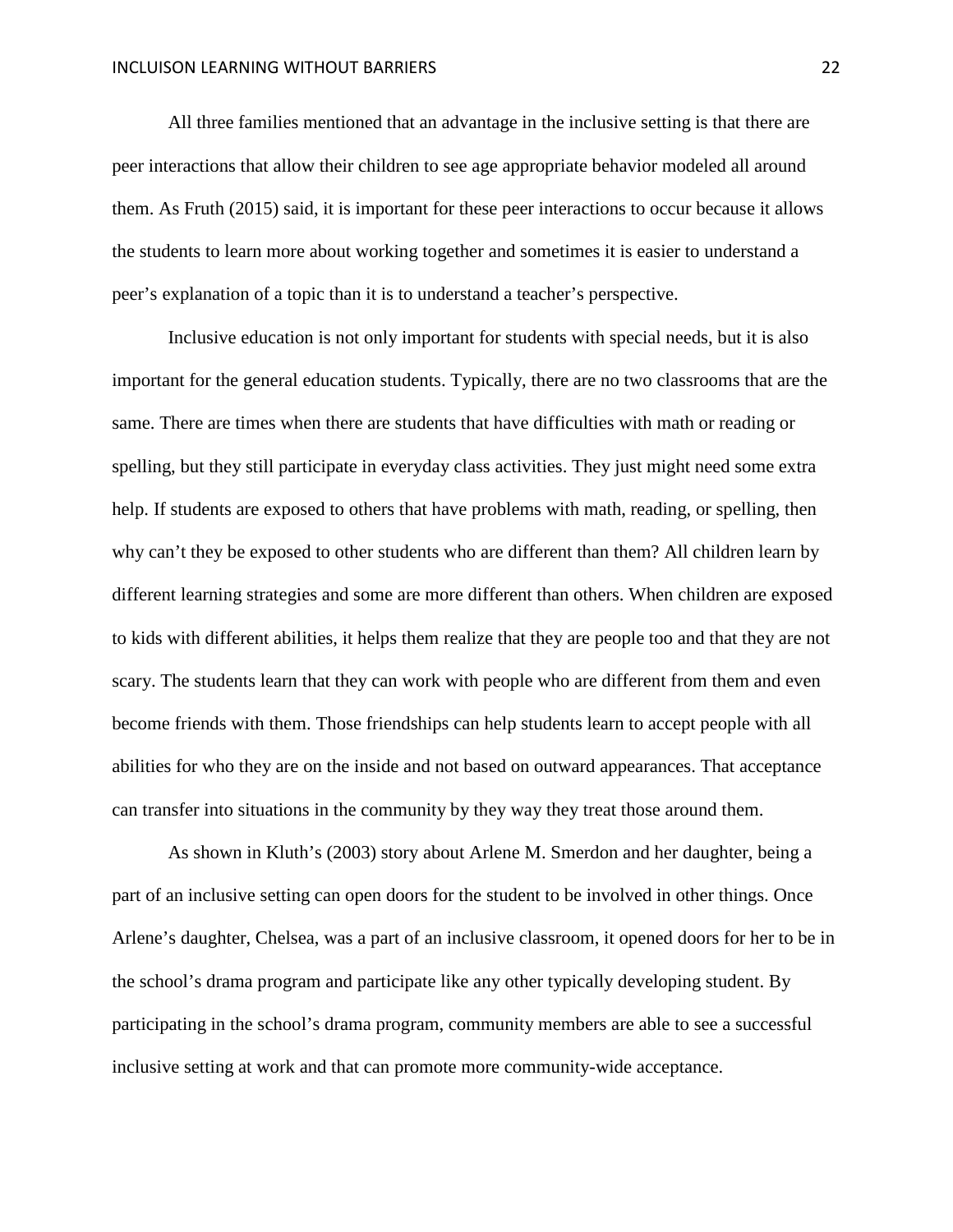Like the drama program, inclusive environments are beneficial to the school as a whole because they encourage the staff to work together and also to educate themselves on the different types of students. The staff does not only include teachers, but a whole team of people including the speech language pathologist, the occupational therapist, and even the behavioral therapist. By learning to work together with different professionals to have an inclusive environment, the staff will be able to learn from different fields and gain information that can help them create stronger lesson plans that should increase the learning of the students. Teachers might learn how to incorporate strategies to improve the language utterances of all of their students or learn from the occupational therapist how to incorporate therapy in the everyday classroom. These therapies or ideas are not only good for the students that have individualized education plans (IEP) but can also be good for the general education students.

Even though there are multiple positives to being in an inclusive classroom, there are times that an inclusive setting is not the best place for a student. There were examples in all three interviews that showed moments when students benefited from other educational settings. Sometimes they were taken out for short times for additional classes or therapy, other times the child was over stimulated and needed a place to calm down, and then there were instances where behavior became a problem and the student needed to be removed.

In Josh's case, his parents perceived an inclusive setting was not where he learned best. Josh learned best in an environment that was specifically trained to handle his behavior disorder and that was able to teach him the skills to appropriately handle his own aggression. This environment was not in a neighborhood school, but in a community wide school that specialized in the necessary supports for behavioral and emotional disorders. If Josh had stayed in his neighborhood school without having necessary supports, he might not have been able to learn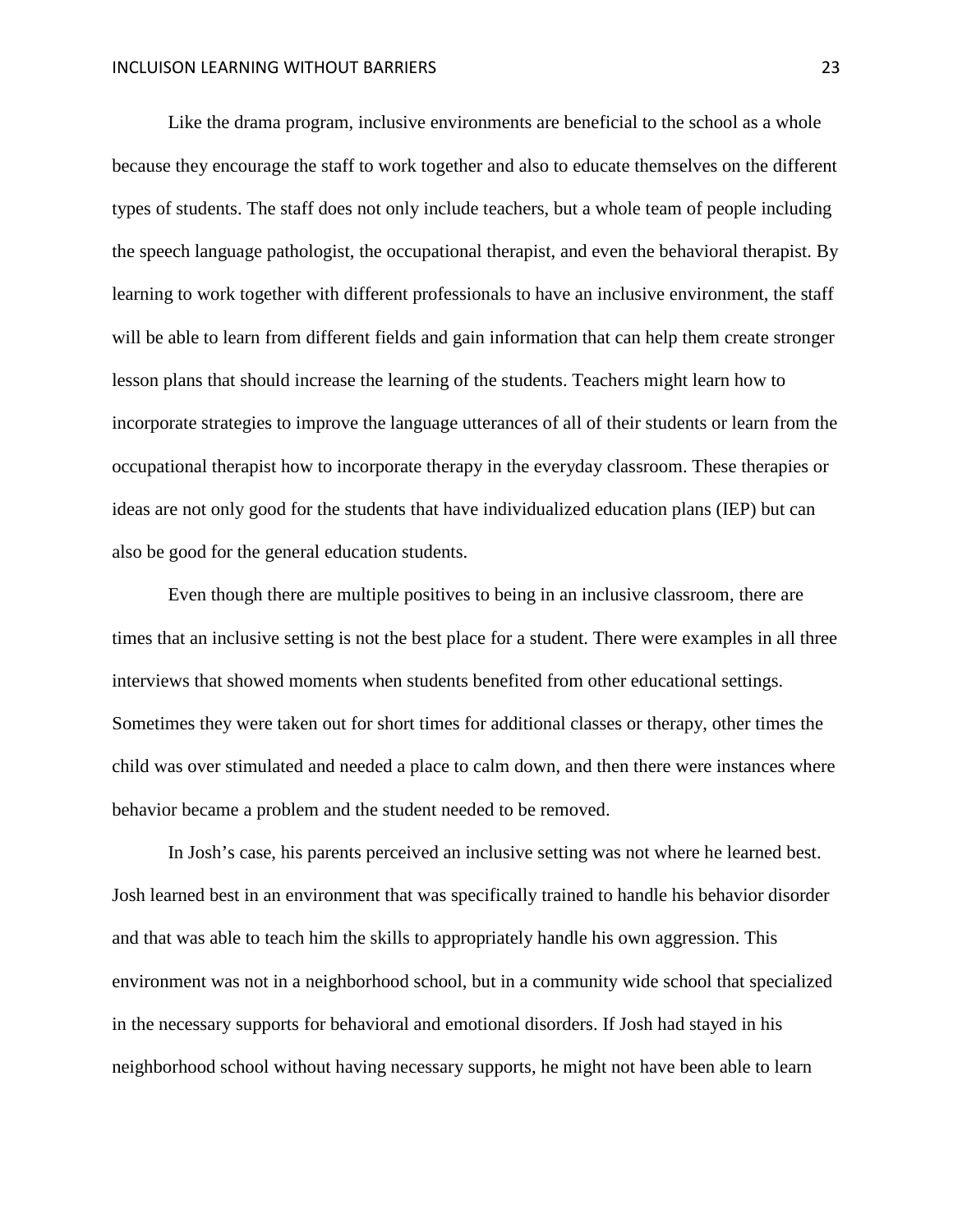about ways to control his anger or not learn them as quickly as he was able to in the alternative school district.

With Andrew, his parents perceived the inclusive environment was not appropriate all the time because he needs the individual support that will help him learn how to handle stimulation and ways to not become overstimulated. A special education room was a place that had low stimulation and normally the classrooms were not as loud. The quietness was necessary at that time and a partially inclusive model, both the general education classroom and the special education classroom, was the best option.

Ryan also had not participated fully with an inclusive classroom. It was true that he was in the general education classroom about 95% of the time, but there were times that he was pulled out for specific training in social skills. This was a class that his typically developing peers do not need, but that Ryan needs. This was the only time that Ryan is away from his general education class unless there is a need for him to take a test in a different format.

#### **Limitations and Future Research**

There were several limitations of this study. First, there was a limited time frame to conduct the study; therefore, calls for participation was only open two weeks. Another limitation was that there were only two list-serves utilized during the interview process; therefore, a limited number of families knew about the opportunity to participate. A third limitation is that there were only three responses to the initial search for families; therefore, only a small pool of information was available to be used on the project.

In the future, a recommendation would be to reach out to other social groups or listserves that could help obtain more families to be interviewed. Also in the future it would be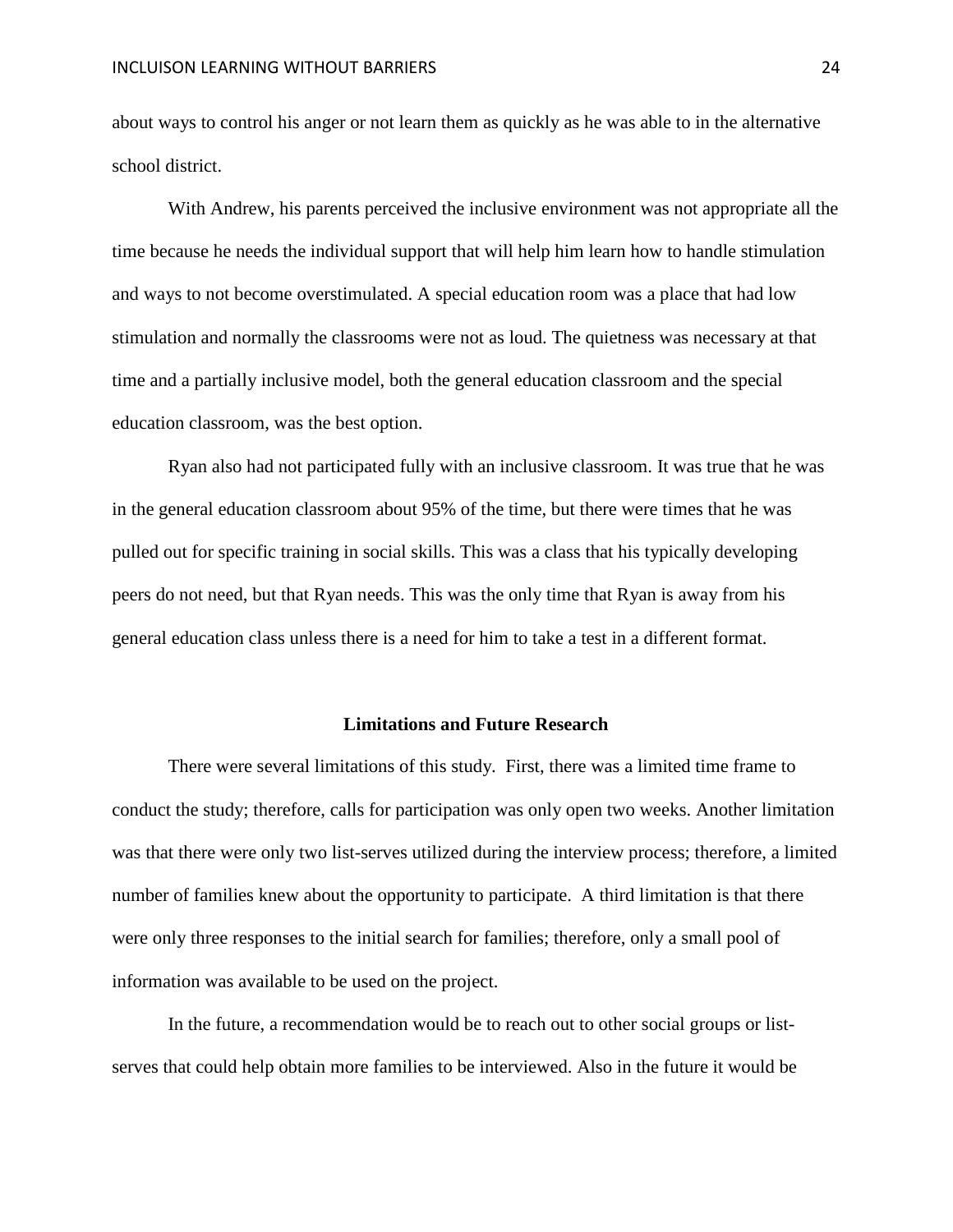helpful to have a longer time frame to have the request to be interviewed out in the community.

Further research could be done to compile a larger sample of data to look at the benefits of inclusion from other parts of the United States. If research was done across multiple states, different types of learning environments could show up and more comparisons could be made to see where children learn best. If research was done with families' all over the country, then resource books could be made to help schools, teachers, and families create the best learning environment for their children.

# **Conclusion**

Inclusion can be a beneficial form of education for all children involved. The purpose of this study was to learn about parents' view of inclusive instruction for their children. Past research shows why inclusive schooling can be beneficial for all children involved and how it is possible to make an inclusive classroom work successful. However, the research does not take into consideration the views that the parents have about their students' education or what work best for their children.

 In this study, three different families were interviewed about their child's schooling and their perspectives of their child's learning in each environment that they were in. It was found that even though all participants had been in a fully inclusive environment or partially inclusive environment, not all participants had learned the best in the inclusive environments. Challenges with inclusion occurred when the schools did not put the proper supports in the classrooms with the students. If there were proper supports provided for these students then inclusion could have been more successful. All students receiving special education services should have an individualized education program (IEP), which should be based on their needs.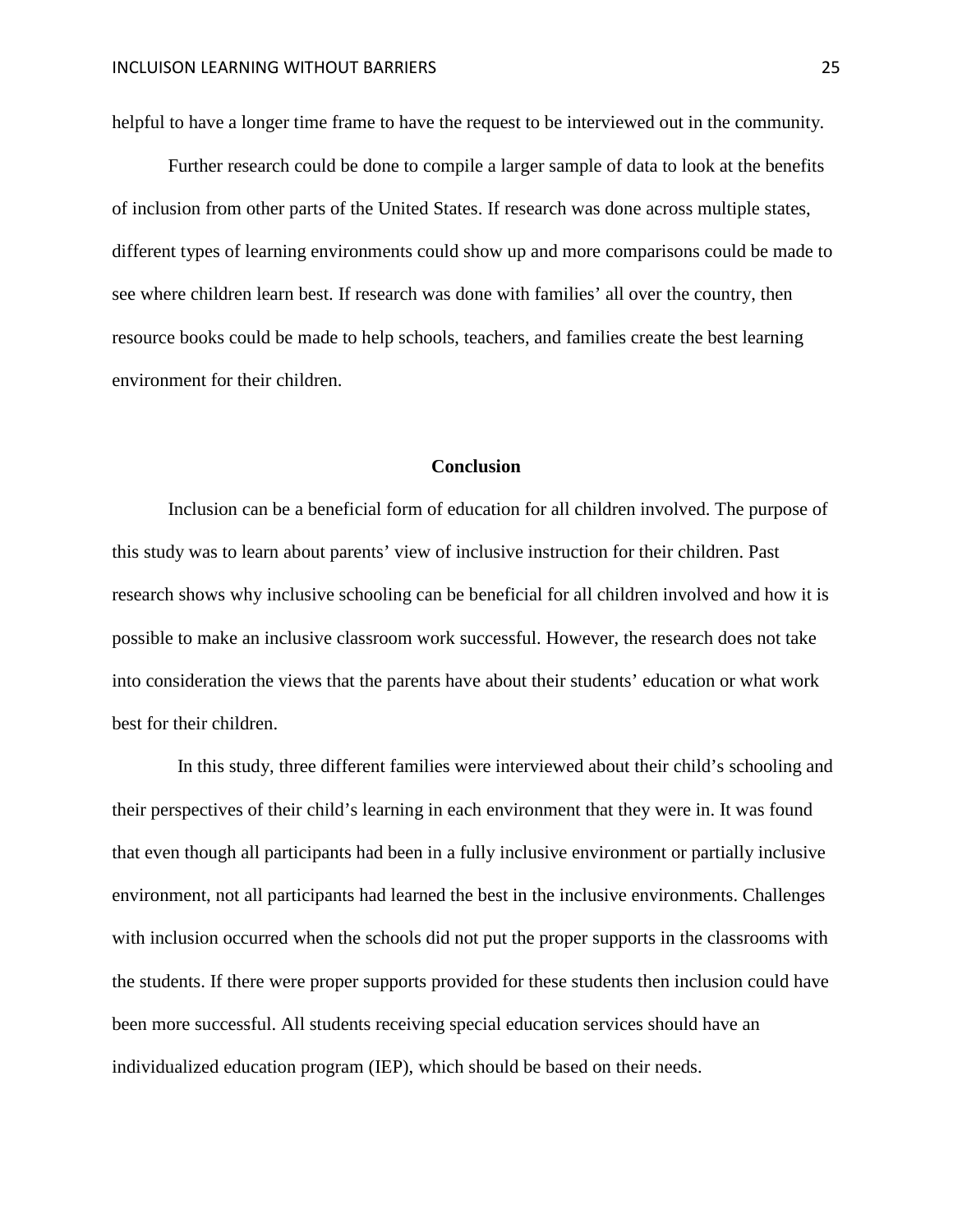In the future, this study could help families see how inclusive schooling works. It also gives the perspective from families regarding the positives and negatives within an inclusive environment. The study may assist school personnel in understanding parent perspectives related to inclusive education and supports for students with disabilities in light of IDEA's legal requirement of a free and appropriate education.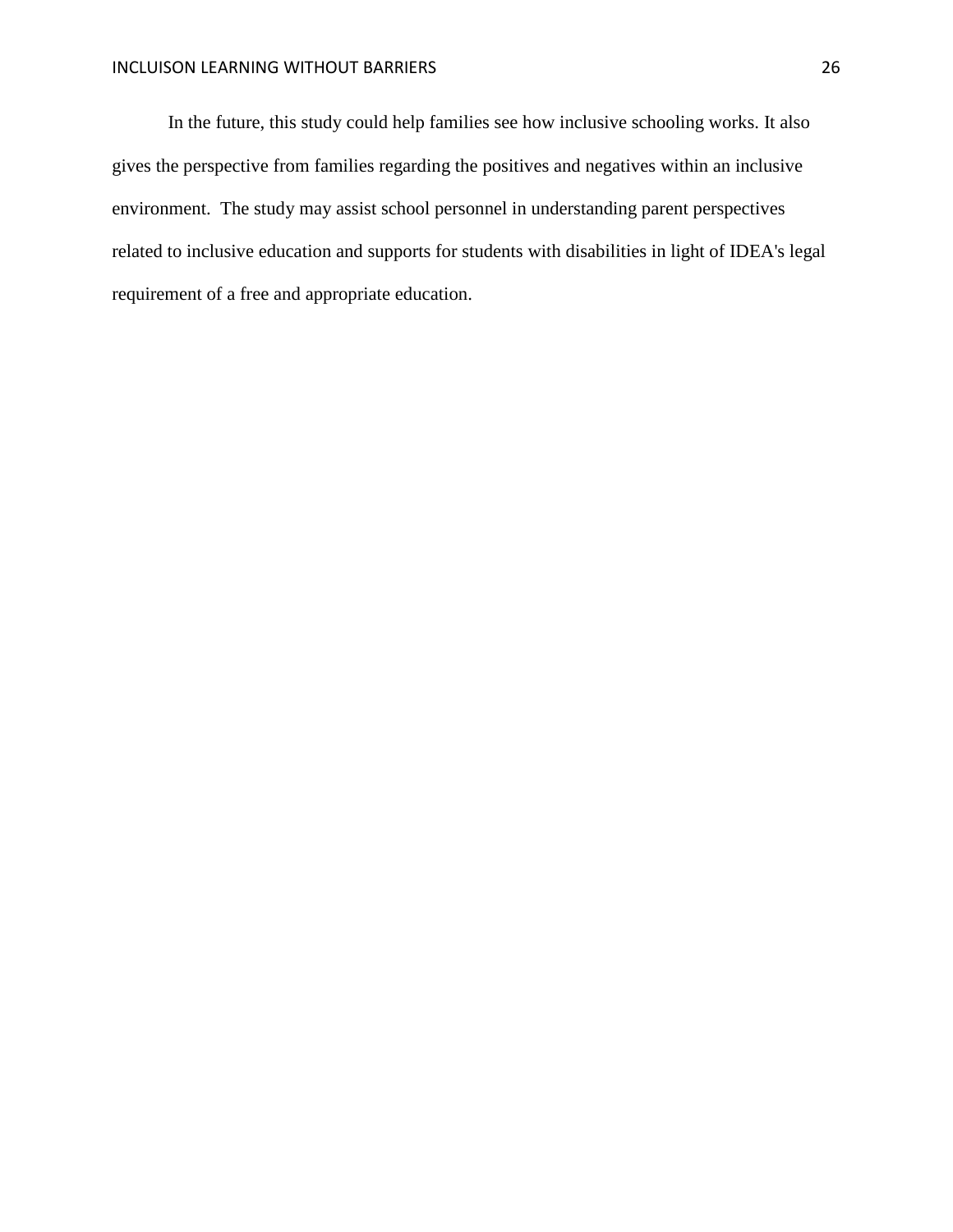#### References

- Causton, J., & Tracy-Bronson, C. P. (2014). *The speech-language pathologist's handbook for inclusive school practices*. Baltimore, MD: Brooks.
- Causton, J., & Tracy-Bronson, C. P. (2015). *The educator's handbook for inclusive school practices*. Baltimore, MD: Brookes.
- Finke, E. H., McNaughton, D. B., & Drager, K. R. (2009). "All children can and should have the opportunity to learn": General education teachers' perspectives on including children with autism spectrum disorder who require AAC. *AAC: Augmentative & Alternative Communication*, *25*(2), 110-122. http://dx.doi.org/doi:10.1080/07434610902886206
- Fruth, J. D., & Woods, M. N. (2015). Academic performance of students without disabilities in the inclusive environment. *Education*, (3), 352.
- Gartner, A., & Lipsky, D. K. (2002). *Inclusion: A service, not a place: a whole school approach*. Port Chester, N.Y.: Dude Publisher.
- Inclusive Strategies . (2010). Special Education Continuum. Retrieved from

http://inclusivestrategies.weebly.com/about-us.html

- Individuals with Disabilities Education Act, S. Res. 101-476, 101st Cong., U.S. Congress (1990) (enacted).
- Individuals with Disabilities Education Act, S. Res. 300.34, 108th Cong., 41 U.S. Congress (2004) (enacted).
- Kluth, P. (2003). *"You're going to love this kid": Teaching students with autism in the inclusive classroom*. Baltimore, MD: P.H. Brookes.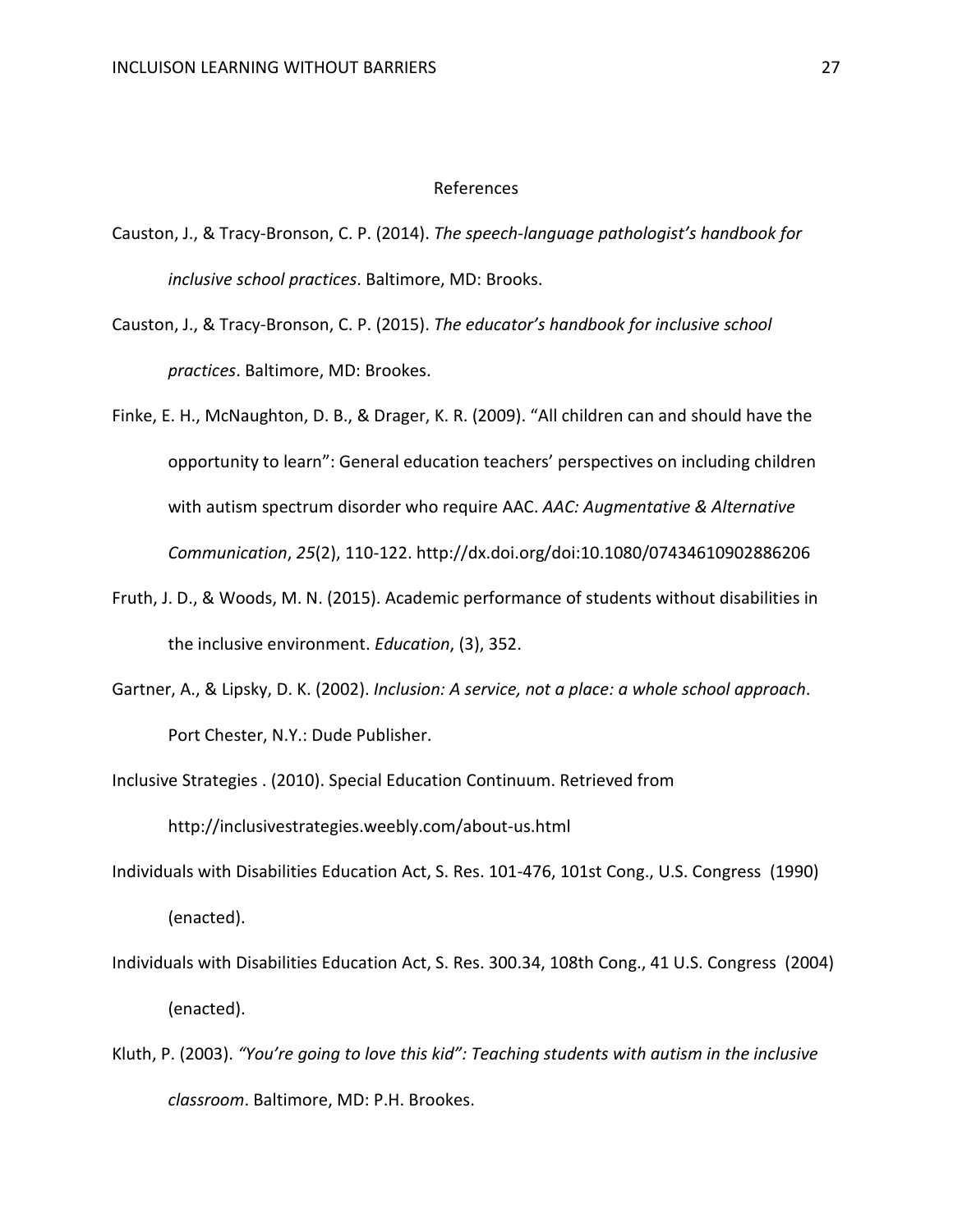- McLeskey, J., & Waldron, N. L. (2000). *Inclusive schools in action: Making differences ordinary*. Alexandria, VA: Association for Supervision and Curriculum Development.
- Monsen, J. J., Ewing, D. L., & Kwoka, M. (2014). Teachers' attitudes towards inclusion, perceived adequacy of support and classroom learning environment. *Learning Environments Research*, *17*(1), 113-126.
- Segall, M. J., & Campbell, J. M. (2012). Factors relating to education professionals' classroom practices for the inclusion of students with autism spectrum disorders. *Research in autism spectrum disorders*, *6*(3), 1156-1167.

http://dx.doi.org/10.1016/j.rasd.2012.02.007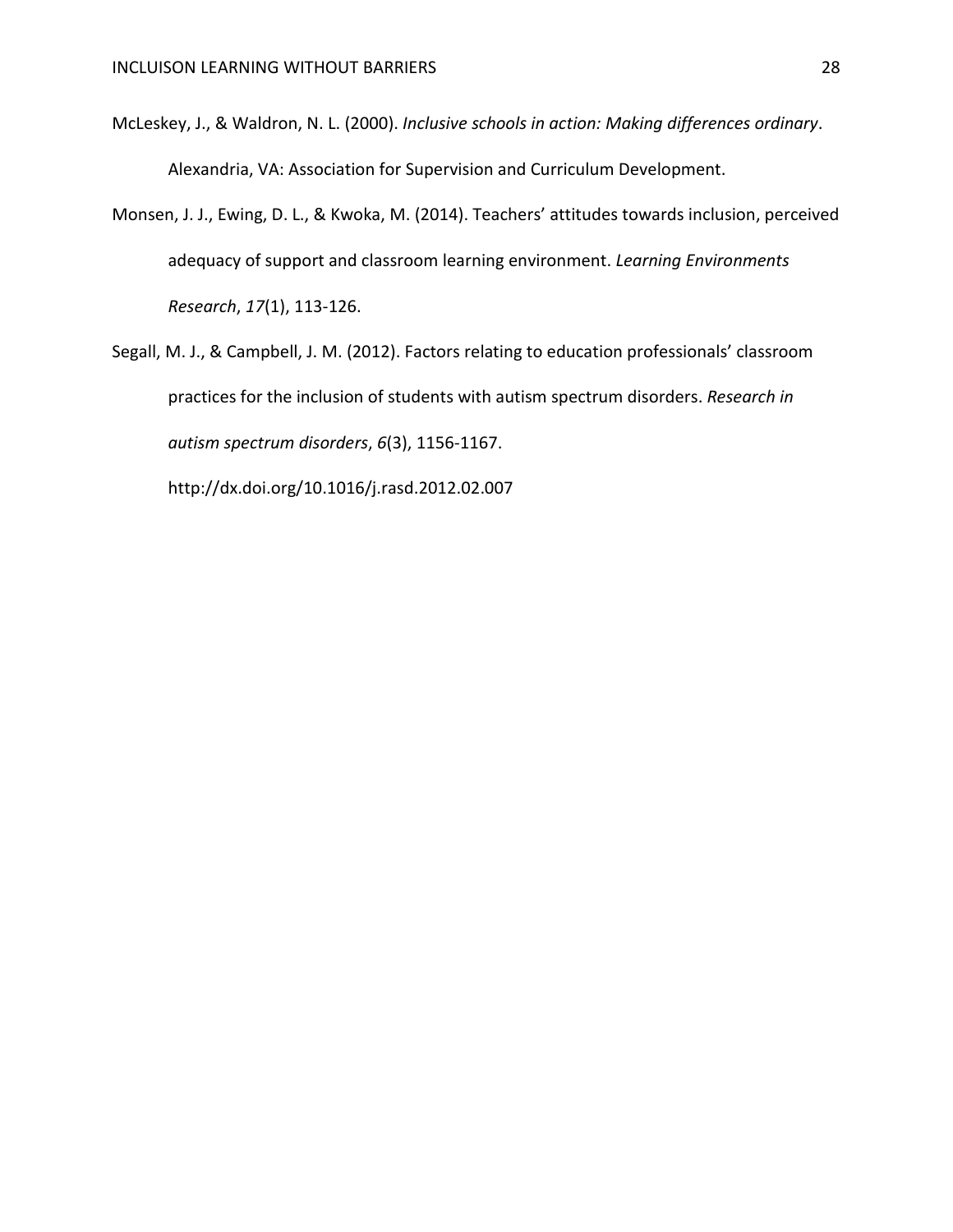# Appendix A

#### **Demographic Survey**

*Directions: Please answer the questions below*

**1.) How old is your child? \_\_\_\_\_**

**2.) What is your child's current grade level in school? \_\_\_\_\_\_**

**3.) What is your child's diagnosis?**

**4.) Is your child in a general education classroom?** 

Yes, All the time Yes, Part of the time  $\Box$ ш No, not at all

**5.) If yes all the time, how long have they been in a complete inclusive setting?**

**6.) If yes part of the time, how long are they with their general education peers?**

**7.) If no, what type of classroom is your child in?**

**8.) What kind of services has your child received?**

**9.) Is your child still receiving these services? Why or why not?**